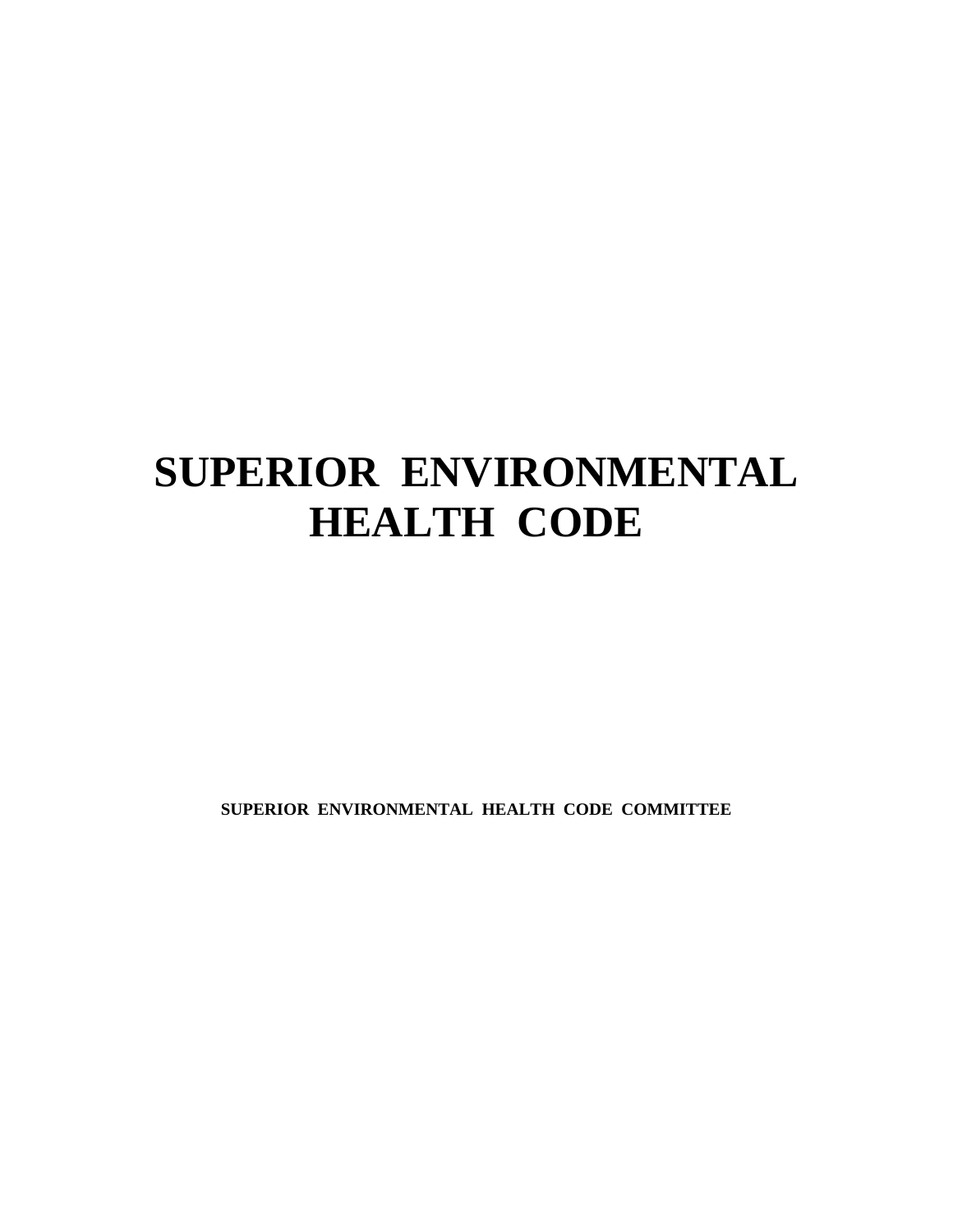# **TABLE OF CONTENTS**

# **PAGE**

| <b>ARTICLE 1.0</b> |      |                                                 |  |
|--------------------|------|-------------------------------------------------|--|
| <b>ARTICLE 2.0</b> |      |                                                 |  |
| <b>ARTICLE 3.0</b> |      |                                                 |  |
| <b>ARTICLE 4.0</b> |      |                                                 |  |
| <b>ARTICLE 5.0</b> |      |                                                 |  |
| Section 5.1        |      |                                                 |  |
| Section 5.2        |      |                                                 |  |
| Section 5.3        |      |                                                 |  |
| Section 5.4        |      |                                                 |  |
| Section 5.5        |      |                                                 |  |
| Section 5.6        |      |                                                 |  |
| Section 5.7        |      |                                                 |  |
| Section 5.8        |      |                                                 |  |
| Section 5.9        |      |                                                 |  |
| Section 5.10       |      |                                                 |  |
| Section            | 5.11 |                                                 |  |
| Section 5.12       |      |                                                 |  |
| Section 5.13       |      |                                                 |  |
| Section 5.14       |      |                                                 |  |
| Section 5.15       |      |                                                 |  |
| Section 5.16       |      |                                                 |  |
| Section            | 5.17 |                                                 |  |
| Section 5.18       |      |                                                 |  |
| Section 5.19       |      |                                                 |  |
| Section 5.20       |      | Priority Over Building and Occupancy Permits 26 |  |
| Section 5.21       |      |                                                 |  |
| Section 5.22       |      |                                                 |  |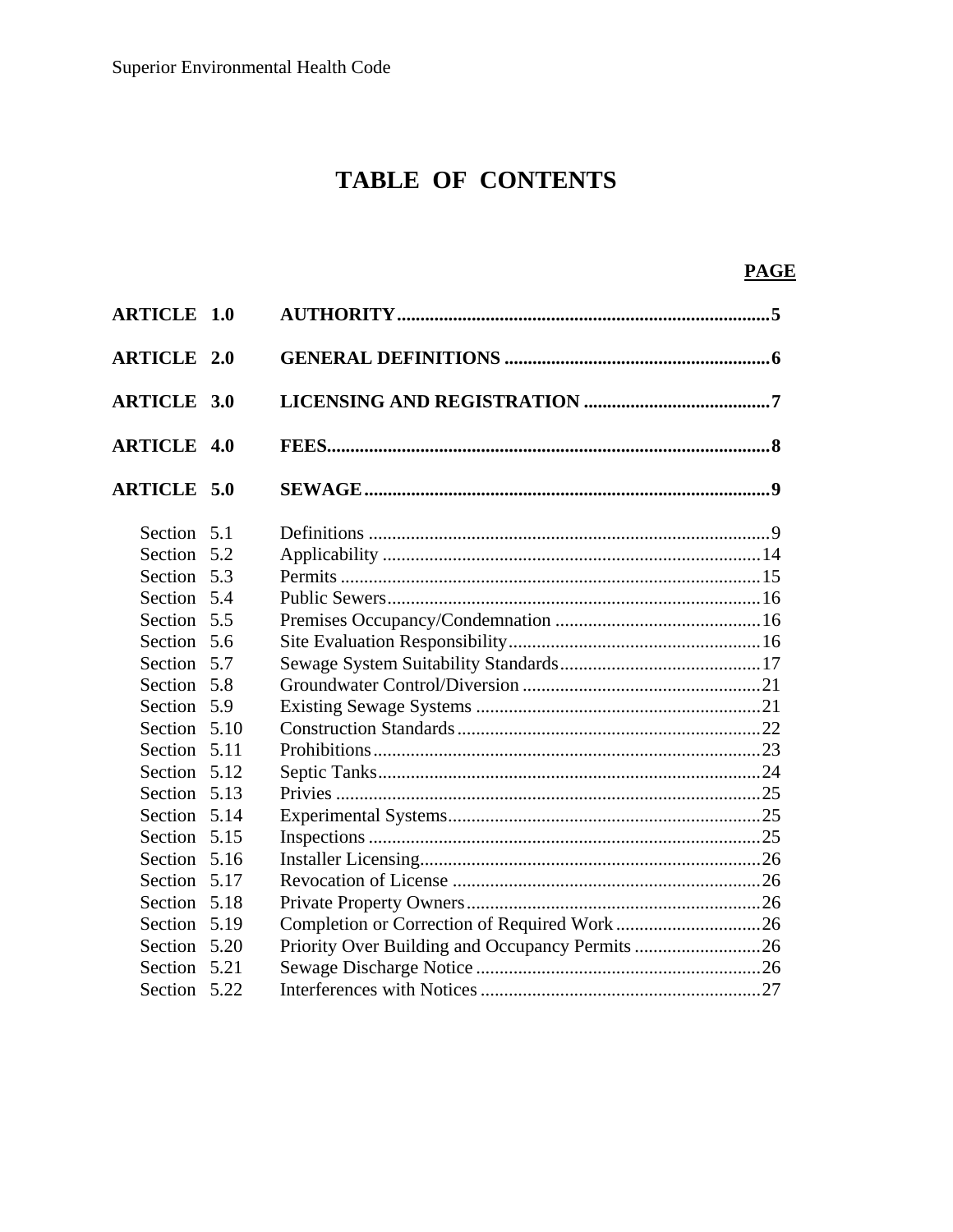| <b>ARTICLE 6.0</b> |                                                 |  |
|--------------------|-------------------------------------------------|--|
| Section 6.1        |                                                 |  |
| Section 6.2        |                                                 |  |
| Section 6.3        |                                                 |  |
| Section 6.4        |                                                 |  |
| Section 6.5        |                                                 |  |
| Section 6.6        | Priority Over Building and Occupancy Permits 32 |  |
| Section 6.7        |                                                 |  |
| Section 6.8        |                                                 |  |
| Section 6.9        |                                                 |  |
| Section 6.10       |                                                 |  |
| Section 6.11       |                                                 |  |
| Section 6.12       |                                                 |  |
| Section 6.13       |                                                 |  |
| <b>ARTICLE 7.0</b> |                                                 |  |
| Section 7.1        |                                                 |  |
| Section 7.2        |                                                 |  |
| Section 7.3        |                                                 |  |
| Section 7.4        |                                                 |  |
| Section 7.5        |                                                 |  |
| Section 7.6        |                                                 |  |
| Section 7.7        |                                                 |  |
| Section 7.8        |                                                 |  |
| <b>ARTICLE 8.0</b> |                                                 |  |
| <b>ARTICLE 9.0</b> |                                                 |  |
| Section 9.1        |                                                 |  |
| Section 9.2        |                                                 |  |
| Section 9.3        |                                                 |  |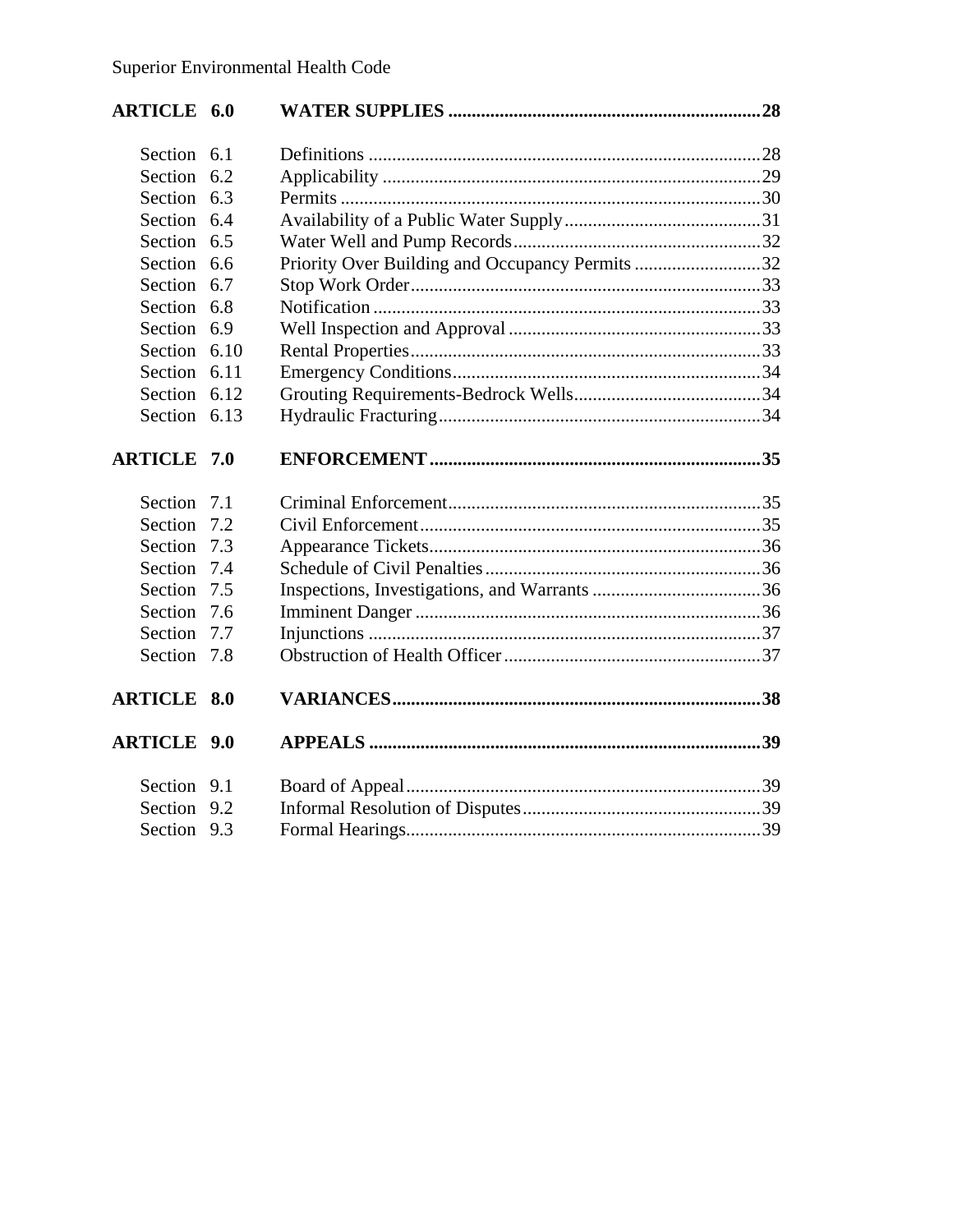# **PREFACE**

A code to promote public health, safety and welfare; to prevent and control environmental health hazards; to establish fees; to provide standards and criteria for functions mandated by state law, and to provide penalties.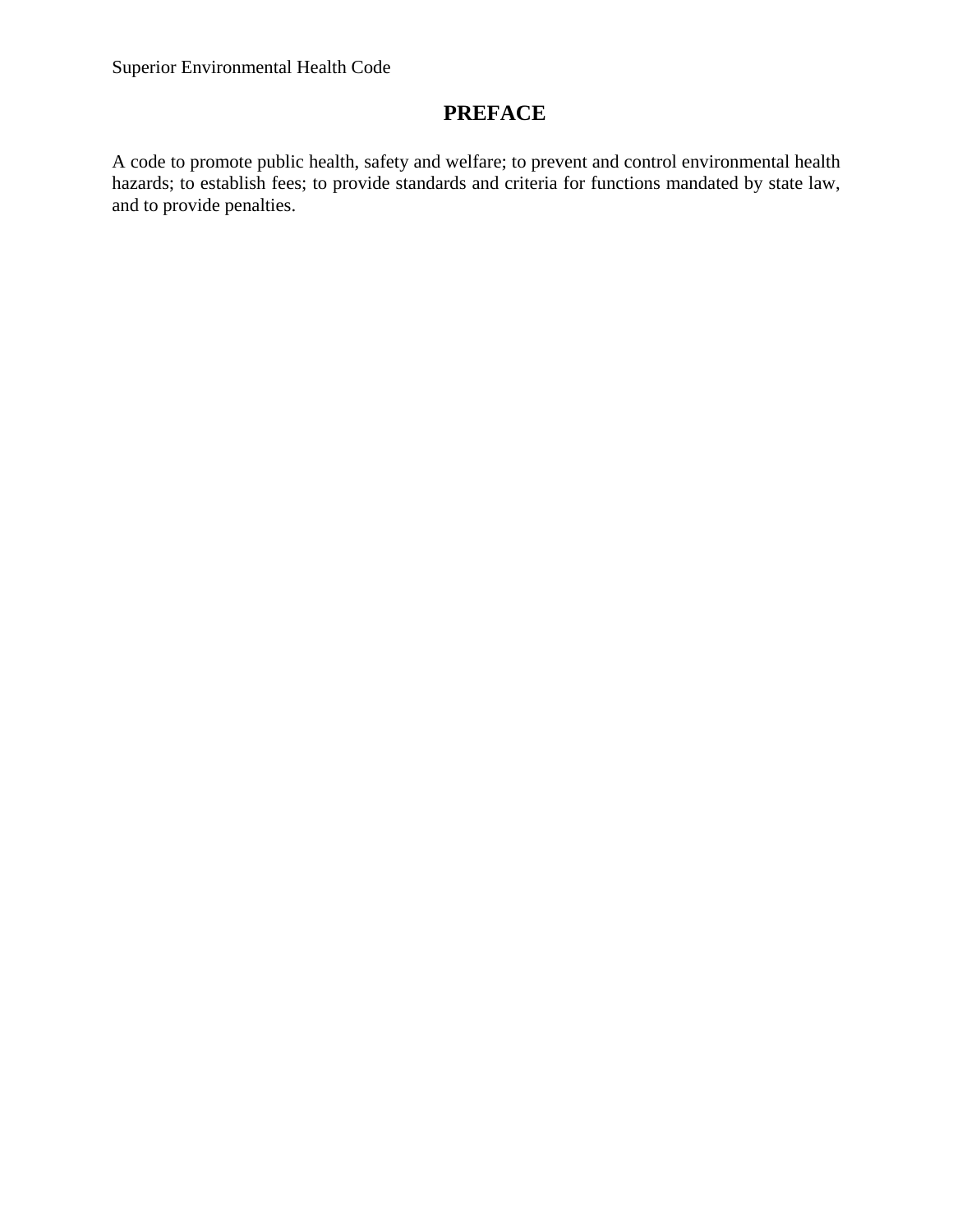# **ARTICLE 1.0 AUTHORITY**

- **SECTION 1.1** These Regulations are adopted under the authority conferred upon the department by Section 2441 of Michigan Public Health Code, Act 368, and P.A. of 1978, as amended.
- **SECTION 1.2** These Regulations shall be entitled the "Superior Environmental Health Code."
- **SECTION 1.3** This Code shall be liberally construed for the protection of the health, safety, and welfare of the people of Baraga, Gogebic, Houghton, Keweenaw, and Ontonagon counties of Michigan. This code shall supersede inconsistent or conflicting local ordinances.
- **SECTION 1.4** The Western Upper Peninsula District Health Department is hereby authorized to develop and adopt a technical guidance manual.
- **SECTION 1.5** A current technical guidance manual shall be provided to the public upon request.
- **SECTION 1.6** Previous regulations entitled The Sewage and Water Regulations for the Western Upper Peninsula District Health Department are hereby repealed. No violation of any repealed regulation shall be made legal by virtue of adoption of this code. Any act, situation or condition which, when created or first allowed to exist, was previously a violation, shall continue to be a violation under this code. Any action or issuance of a license that was previously mandatory shall continue to be mandatory under this code if a similar requirement is provided in this code.
- **SECTION 1.7** This code shall become effective March 14, 1998.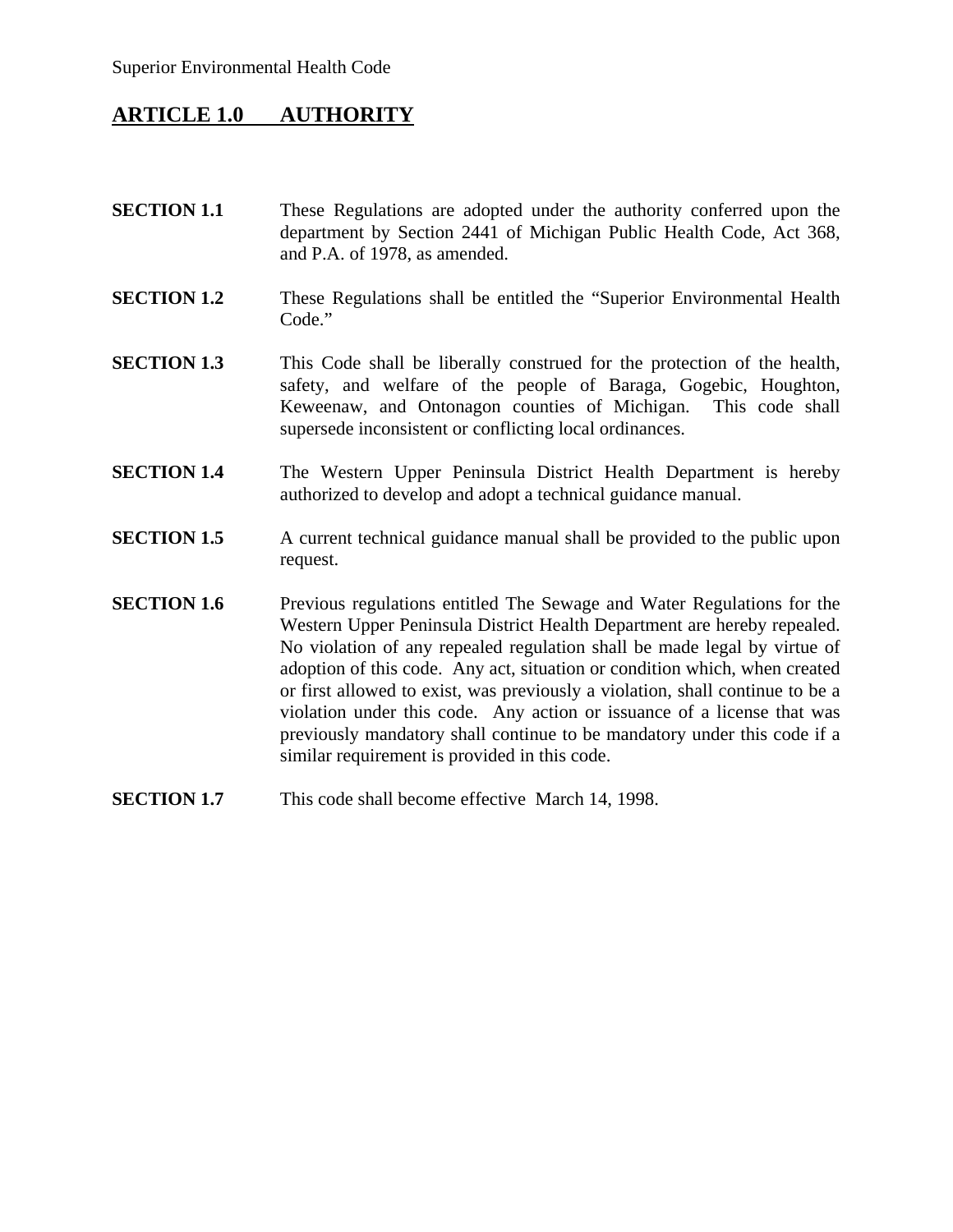# **ARTICLE 2.0 GENERAL DEFINITIONS**

# **SECTION 2.1**

| <b>Approved</b>       | Acceptable for intended use as determined by the health<br>officer.                                                                                                                                                                                                                                                                                                                                                     |  |  |  |  |  |
|-----------------------|-------------------------------------------------------------------------------------------------------------------------------------------------------------------------------------------------------------------------------------------------------------------------------------------------------------------------------------------------------------------------------------------------------------------------|--|--|--|--|--|
| <b>Department</b>     | Any county or District Health Department in the Upper<br>Peninsula of Michigan as defined in Michigan's Public Health<br>Code.                                                                                                                                                                                                                                                                                          |  |  |  |  |  |
| <b>Dwelling</b>       | Any structure or building, or any portion thereof which is used,                                                                                                                                                                                                                                                                                                                                                        |  |  |  |  |  |
|                       | intended, or designed to be occupied for human living purposes.                                                                                                                                                                                                                                                                                                                                                         |  |  |  |  |  |
| <b>Hazard</b>         | A condition or practice which could reasonably be expected to<br>cause death, disease, or serious physical harm immediately or<br>before the danger can be eliminated through normal enforcement<br>procedures established in this code.                                                                                                                                                                                |  |  |  |  |  |
| <b>Health Officer</b> | The individual in charge of a local health department or his or her<br>authorized representative.                                                                                                                                                                                                                                                                                                                       |  |  |  |  |  |
| <b>His/He</b>         | The terms "his" and "he" shall be construed as non-gender specific.                                                                                                                                                                                                                                                                                                                                                     |  |  |  |  |  |
| <b>License</b>        | Includes the whole or part of a department permit, certificate,<br>approval, registration, charter, or similar form of permission<br>required by law.                                                                                                                                                                                                                                                                   |  |  |  |  |  |
| <b>Nuisance</b>       | A condition or activity which threatens, or could reasonably be<br>expected to threaten, the health or safety of the public. A threat to<br>the health and safety of the public shall include any condition or<br>activity which is reasonably likely to cause death, disease, illness,<br>or physical harm, or is likely to create an unsanitary or unhealthy<br>condition which may cause disease, illness, or death. |  |  |  |  |  |
| <b>Person</b>         | An individual, partnership, cooperative, association, private<br>corporation, personal representative, receiver, trustee, assignee, or<br>any other legal entity.                                                                                                                                                                                                                                                       |  |  |  |  |  |
| Permit                | A written document issued and signed by the health officer which<br>authorizes a person to install a water supply or sewage system or<br>any part of a system.                                                                                                                                                                                                                                                          |  |  |  |  |  |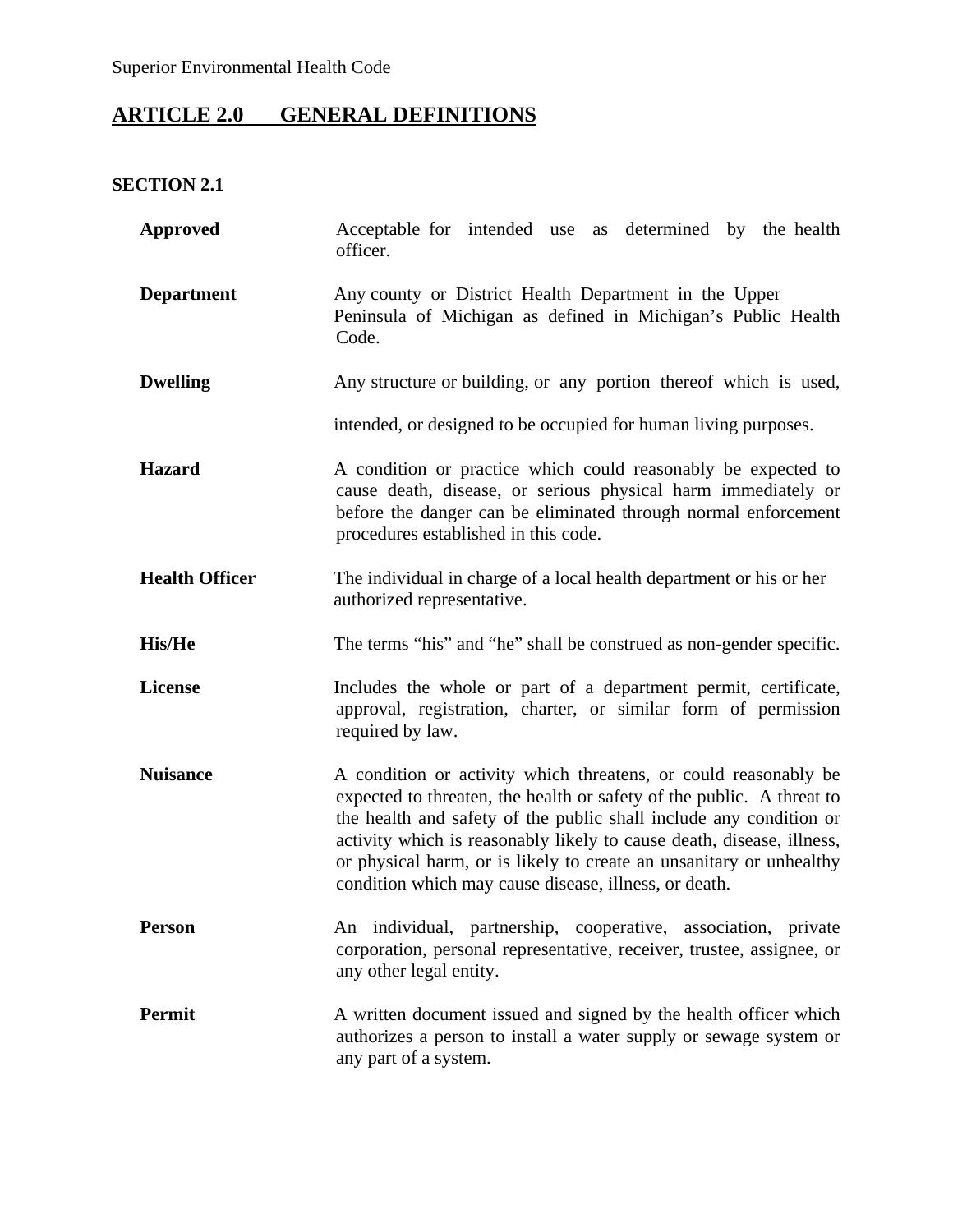# **ARTICLE 3.0 LICENSING AND REGISTRATION**

- **SECTION 3.1** The department shall have authority to promulgate standards for licenses, registrations, renewals, and examinations.
- **SECTION 3.2** In developing minimum standards for licensing or registration, the department shall consider equivalency and proficiency testing and where appropriate, grant credit for past training, education, or experience in related fields.
- **SECTION 3.3** An individual shall not make a false representation or impersonation or act as a proxy for another individual to impersonate him or her in connection with an examination or application for licensure or registration or a request to be examined, licensed or registered.
- **SECTION 3.4** The department shall issue a certificate of licensure or registration to an applicant who has satisfied all of the requirements set forth in this code.
- **SECTION 3.5** A licensee or registrant shall have available for inspection a certificate issued by the department.
- **SECTION 3.6** A license or registration is not transferable.
- **SECTION 3.7** No person shall permit anyone to operate under his license or registration without supervision by the licensee or registrant.
- **SECTION 3.8** The department may deny, suspend, revoke, or refuse to renew any license or registration for fraud or deceit in obtaining the license or registration or for violating, or aiding or abetting in a violation, of this code.
- **SECTION 3.9** An applicant or licensee may request an informal hearing in connection with the suspension, revocation, or denial of a license or registration in accordance with Article 9.0.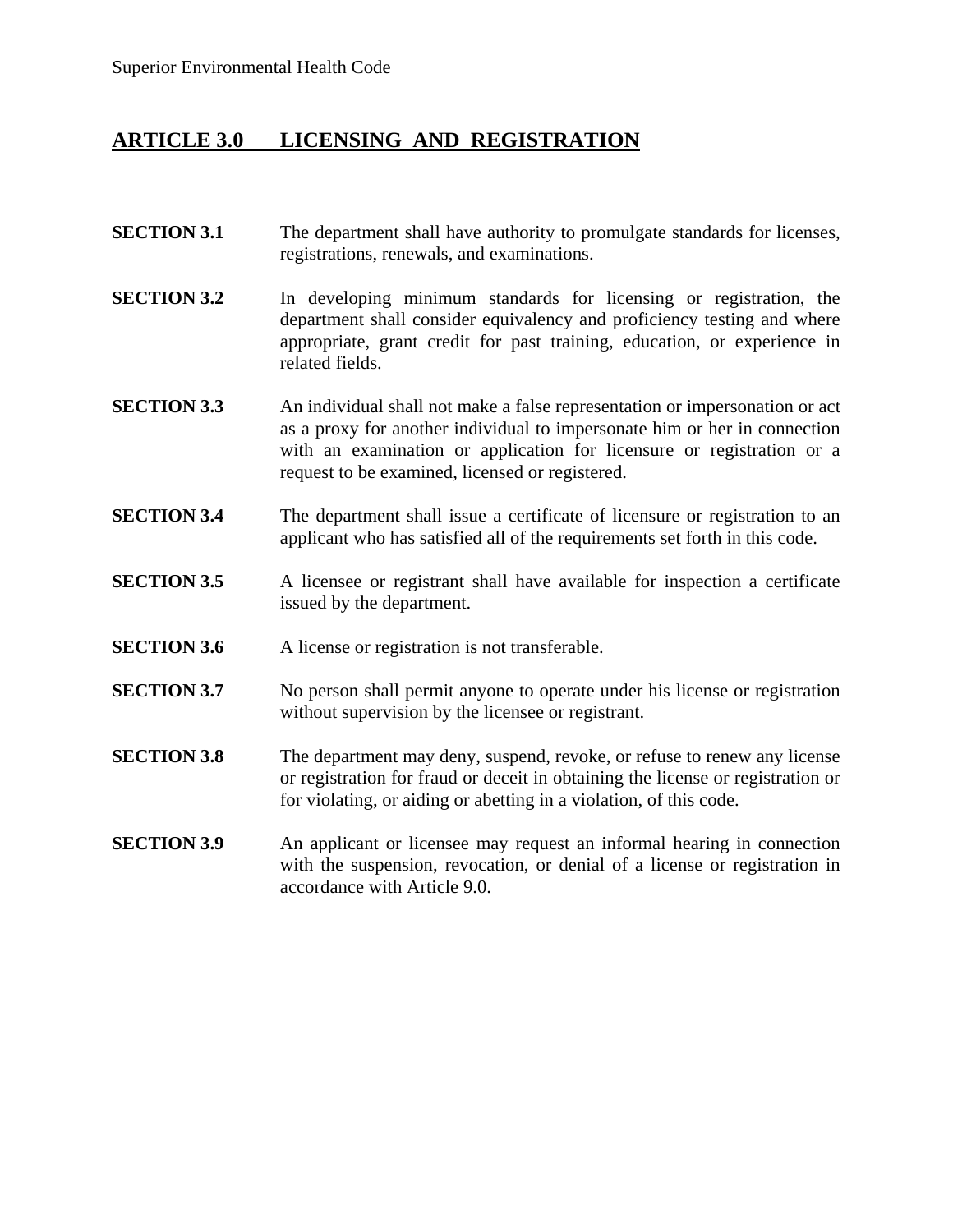# **ARTICLE 4.0 FEES**

**SECTION 4.1** The department may establish and collect fees for the issuance of permits, licenses, registrations, inspections or any other services provided.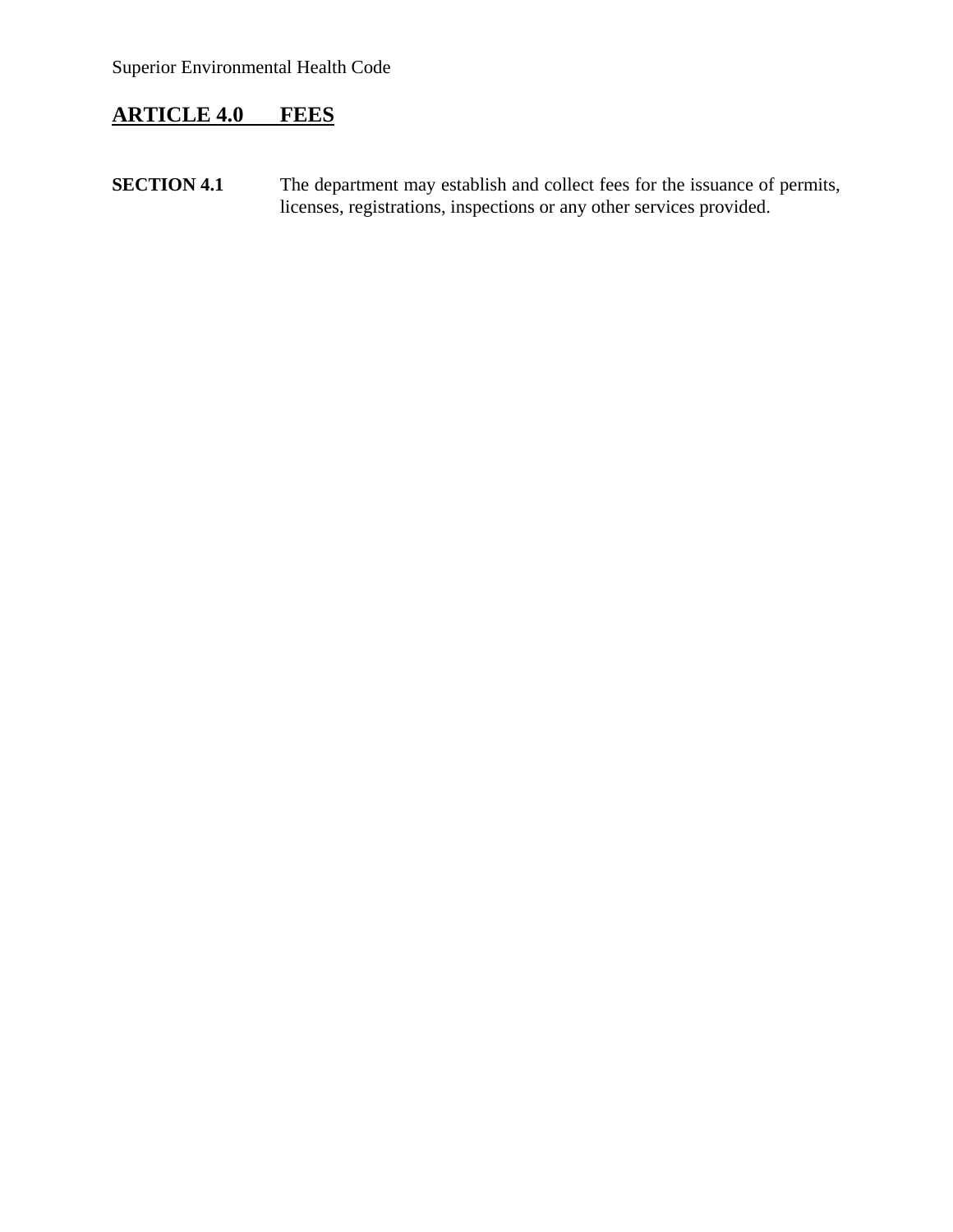# **ARTICLE 5.0 SEWAGE**

| <b>SECTION 5.1</b>                          | <b>DEFINITIONS:</b>                                                                                                                                                                                           |  |  |
|---------------------------------------------|---------------------------------------------------------------------------------------------------------------------------------------------------------------------------------------------------------------|--|--|
| <b>Absorption</b><br><b>System</b>          | The part of a sewage system in which septic tank effluent is distributed by<br>arrangement of trenches, beds, or seepage pits that allows the effluent to<br>be absorbed and treated by the surrounding soil. |  |  |
| <b>Absorption Bed</b>                       | An absorption system with a minimum of two lateral lines in a distribution<br>system wider than three feet.                                                                                                   |  |  |
| <b>Absorption Trench</b>                    | An absorption system twelve to thirty six (12-36") inches in width with<br>one distribution line.                                                                                                             |  |  |
| <b>Alteration</b>                           | The change in the design or location of an existing sewage system or any<br>part of a system.                                                                                                                 |  |  |
| <b>Alternative</b><br><b>Sewage System</b>  | Any on-site sewage treatment system that is not a conventional<br>sewage system.                                                                                                                              |  |  |
| <b>Available Sewer</b>                      | A public sewer that is physically and politically available, of acceptable<br>design and capacity, within 200 feet of the proposed origin of sewage.                                                          |  |  |
| <b>Building Sewer</b>                       | That part of the system of drainage piping which conveys sewage into a<br>septic tank or other treatment facility.                                                                                            |  |  |
| <b>Cesspool</b>                             | A pit which receives raw sewage, allows separation of solids and liquids,<br>retains the solids, and allows liquids to seep into the surrounding soil<br>through perforations in the lining.                  |  |  |
| <b>Commercial</b><br><b>Facility</b>        | Any structure or building, or any portion thereof, other than a single or two<br>family dwelling.                                                                                                             |  |  |
| <b>Conventional</b><br><b>Sewage System</b> | An on-site sewage system containing a septic tank used in conjunction<br>with absorption trenches or an absorption bed that utilizes gravity<br>distribution.                                                 |  |  |
| Deep Cut                                    | An excavation beginning at a depth of six $(6')$ feet below ground surface<br>and extending to a depth not to exceed twelve $(12')$ feet below ground<br>surface.                                             |  |  |
| <b>Distribution Pipe</b>                    | Approved pipe used in the dispersion of septic tank effluent.                                                                                                                                                 |  |  |
| <b>Drain</b>                                | A pipe or manmade conduit used to carry surface water or other liquid<br>material via pressure or gravity.                                                                                                    |  |  |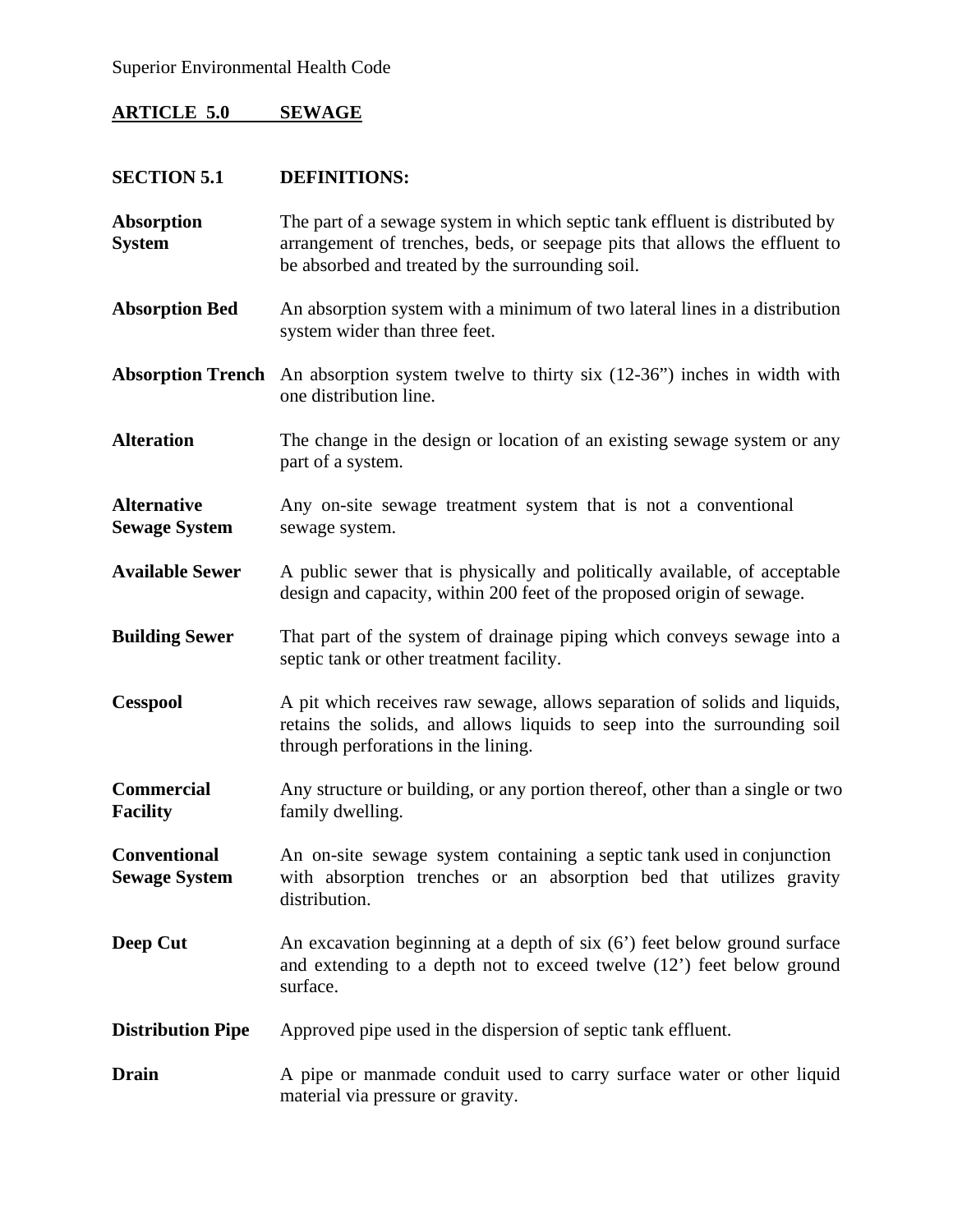| <b>Dwelling</b>                      | Any house, building, structure, tent, watercraft, shelter, trailer, or vehicle,<br>or portion thereof which is occupied in whole or in part as a home<br>residence, or living and sleeping place for one or more human beings.                                                            |  |  |  |
|--------------------------------------|-------------------------------------------------------------------------------------------------------------------------------------------------------------------------------------------------------------------------------------------------------------------------------------------|--|--|--|
| <b>Earth Pit Privy</b>               | A structure used for the disposal of human waste which is discharged<br>directly into the natural soils.                                                                                                                                                                                  |  |  |  |
| <b>Effective Soil</b><br>Depth       | The depth of soil between the natural grade and the limiting zone suitable<br>for the installation of an absorption system.                                                                                                                                                               |  |  |  |
| <b>Effluent</b>                      | Partially treated sewage which is discharged from a septic tank or other<br>sewage treatment system device.                                                                                                                                                                               |  |  |  |
| <b>Experimental</b><br><b>System</b> | A developed method of on-site sewage treatment that has not been fully<br>proven in field tests.                                                                                                                                                                                          |  |  |  |
| <b>Failing System</b>                | A sewage system is considered to be failing if any one of the following<br>conditions exist:                                                                                                                                                                                              |  |  |  |
|                                      | (1) The sewage system fails to accept effluent at the rate of application.                                                                                                                                                                                                                |  |  |  |
|                                      | (2) Sewage effluent seeps from, or ponds on or around the sewage system.                                                                                                                                                                                                                  |  |  |  |
|                                      | (3) The health officer has determined that the sewage system has<br>contaminated the groundwaters or surface waters of the state.                                                                                                                                                         |  |  |  |
| <b>Filter Fabric</b>                 | A permeable geotextile fabric made with polymer used to impede or<br>prevent the movement of sand, silt, and clay into aggregate/filter media.                                                                                                                                            |  |  |  |
| Floodplain                           | A nearly level alluvial plain that borders a river, lake, or stream and is<br>subject to flooding unless protected artificially.                                                                                                                                                          |  |  |  |
| Footer                               | That portion of the sewage system which interconnects the rear portion of<br>the distribution line laterals.                                                                                                                                                                              |  |  |  |
| <b>Footing drains</b>                | A conduit installed around foundation footings to transport ground water<br>away from the foundation.                                                                                                                                                                                     |  |  |  |
| Fragipan                             | A loamy subsurface horizon with high bulk density relative to the horizon<br>above, seemingly cemented when dry, and weakly to moderately brittle<br>when moist. Fragipans are mottled and low in organic matter.<br>They<br>impede movement of water and air, and growth of plant roots. |  |  |  |
| Groundwater                          | saturated zone which exists below the ground surface throughout<br>The<br>the                                                                                                                                                                                                             |  |  |  |
| <b>Table</b>                         | year.                                                                                                                                                                                                                                                                                     |  |  |  |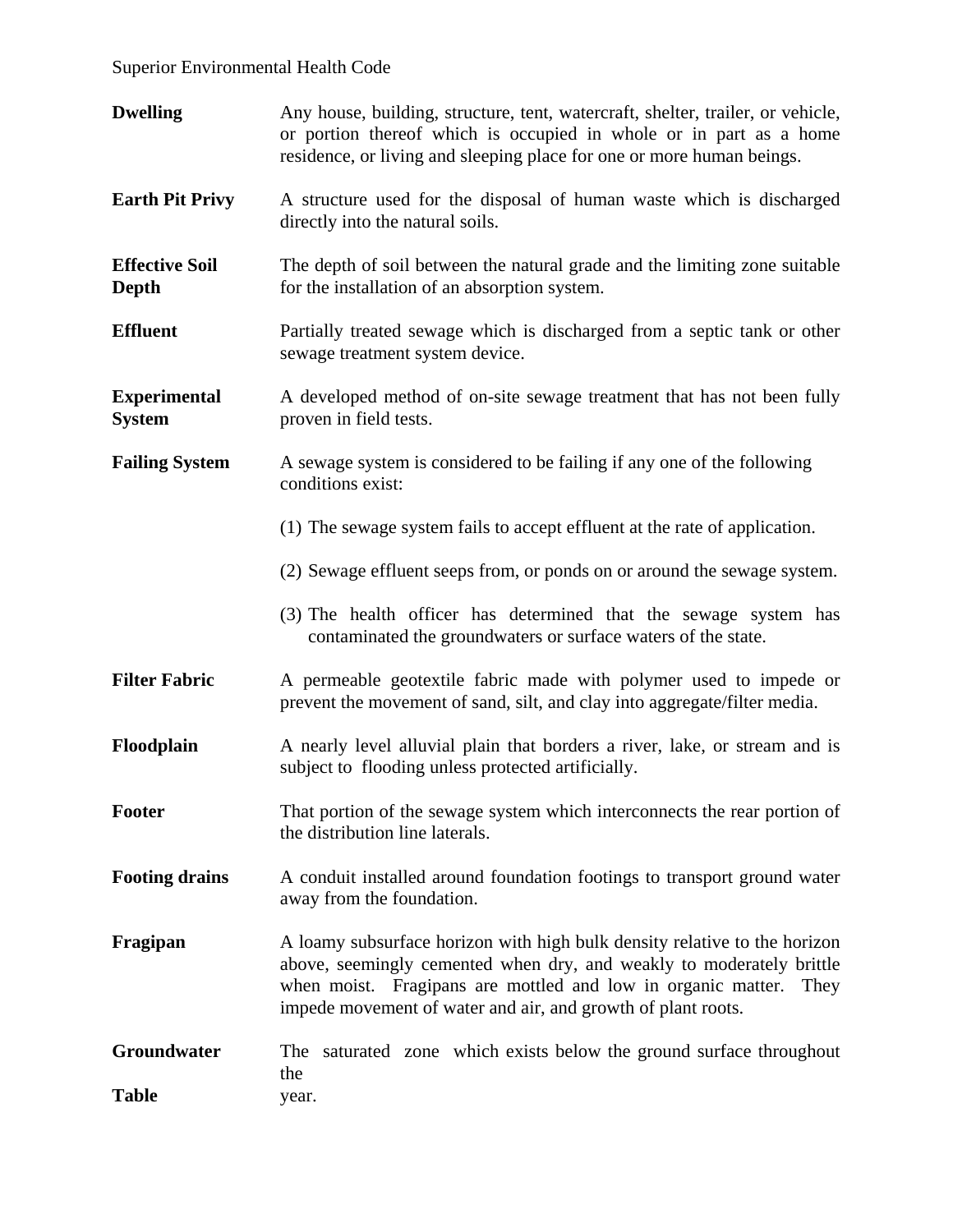**Table** 

- **Habitable Building** Any structure or part thereof, or other place where human beings reside, are employed, or congregate, or adapted for such purposes.
- **Hardpan** A hardened layer in soil caused by cementation of soil particles with either silica, calcium carbonate, magnesium carbonate, or iron and/or organic matter. The hardness does not change appreciably with changes in moisture content. Hardpan impedes movement of water and air, and growth of plant roots.
- **Header That portion of a sewage system which receives effluent from the septic** tank and interconnects the front portion of the distribution line laterals.
- **Holding TankA** watertight receptacle designed to receive and store sewage effluent to be disposed at another location.
- **Limiting Zone** Any horizon or condition in the soil profile or underlying strata which will interfere in any way with the treatment of sewage effluent before entering the ground water table. Such horizons include hardpans, fragipans, clay layers, compacted soils, bedrock, saprolite, clayey soils and permanent and perched ground water tables.
- **Natural Grade** The ground elevation as it exists in the natural state.
- **Occupant** A person who occupies, lives, habitually uses, or otherwise is in possession of any property or premises.
- **Perched Water** The upper surface of a saturated area resulting from a limiting zone.
- **Permeability** The quality of the soil which enables it to transmit water or air.
- **Privy** An enclosed non-portable toilet into which non-water-carried human wastes are disposed.
- **Public Sewer** A sanitary sewer or combined sanitary and storm sewer used or intended for use by the public for the collection and transportation of sanitary sewage.
- **Saprolite** Weathered material underlaying the soil which grades from soft, thoroughly decomposed rock to rock which has been weathered sufficiently so that it can be broken in the hands or cut with a knife. It does not include hard bedrock or hard fractured bedrock. It has rock structure instead of soil structure.
- **Saturated Zone** A three (3) dimensional layer, lens, or other section of the subsurface in which all open spaces including joints, fractures, interstitial voids or pores are filled with ground water. The thickness and extent of a saturated zone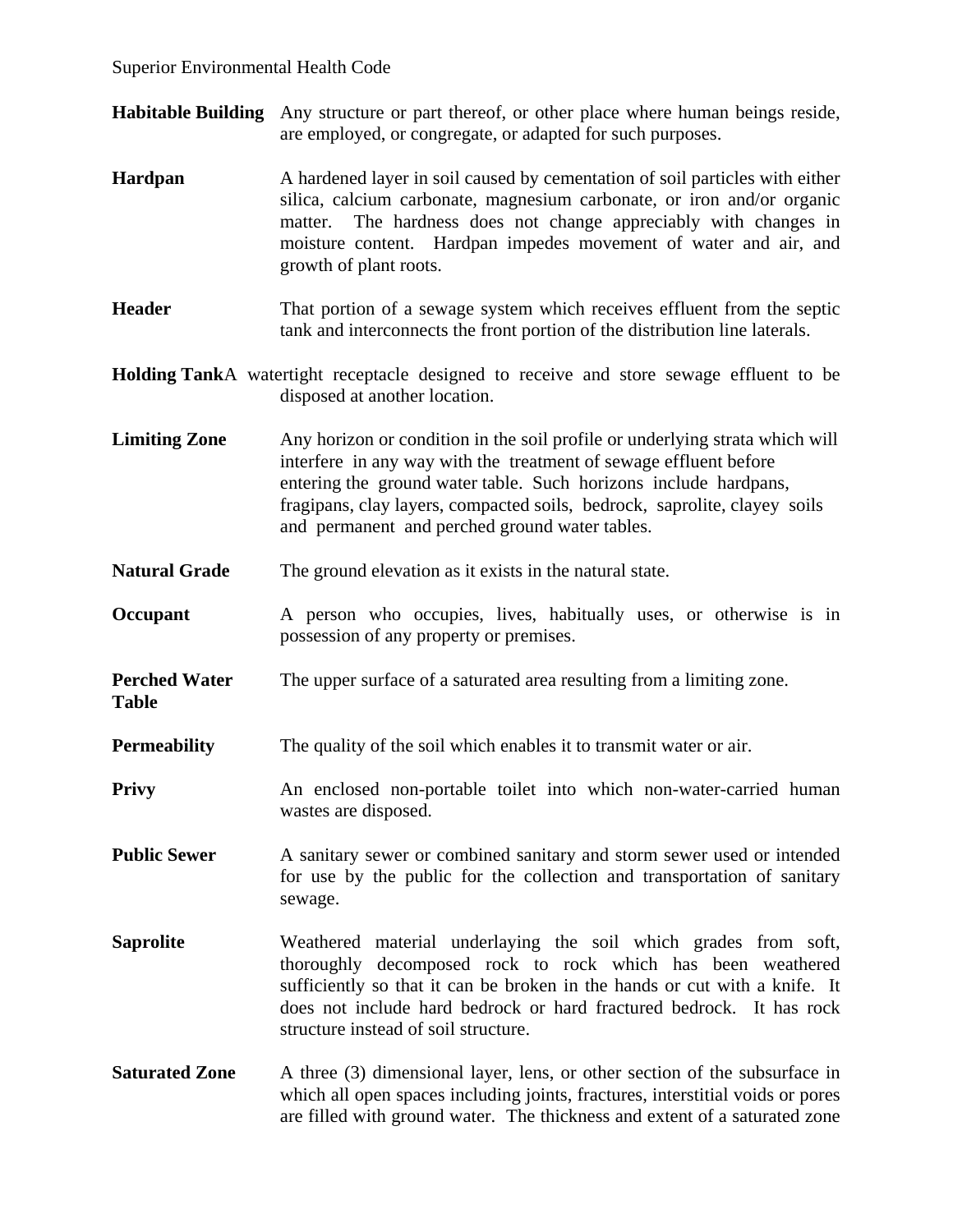may vary seasonally or periodically in response to changes in the rate or amount of groundwater recharge or discharge.

- **Seasonal High** The elevation of the groundwater at the upper surface of the zone of satur-**Water Table ation as may occur during the wettest periods of the year, as indicated by** mottling or a water surface in an unlined hole, whichever of the two levels is higher.
- **Seepage Pit** An absorption system consisting of a series of non-mortared cement blocks laid end to end or approved precast units which form a cylindrical underground enclosure that receives effluent from a septic tank.
- **Septage Hauler** A person who holds a Septage Waste Servicing License issued by the State of Michigan.
- **Septic Tank** A watertight receptacle which receives sewage and is designed to separate solids from liquids, digest organic matter during a period of retention, and to allow the liquids to discharge into a second treatment unit or to a soil absorption system.
- **Sewage Human** wastes from residences, buildings, industrial establishments, or other places, including kitchen, bath, and laundry wastes.
- **Sewage System** The method and devices, including all septic tanks, pipes, pumps, vents, absorption systems and privies used to treat and/or dispose of all sewage.
- **Sewage System** A person qualified to engage in sewage system installation, alteration Installer or repair.
- **Site Evaluation** An investigation to evaluate the suitability of a tract or parcel of land to support an adequate sewage system.
- **Slope** The rate of fall or drop in feet per one hundred feet (100') of the ground surface. It is expressed as a percent of grade.
- **Soil Texture** The relative proportions of sand, silt, and clay particles in a mass of soil. The major textural classifications are defined as follows: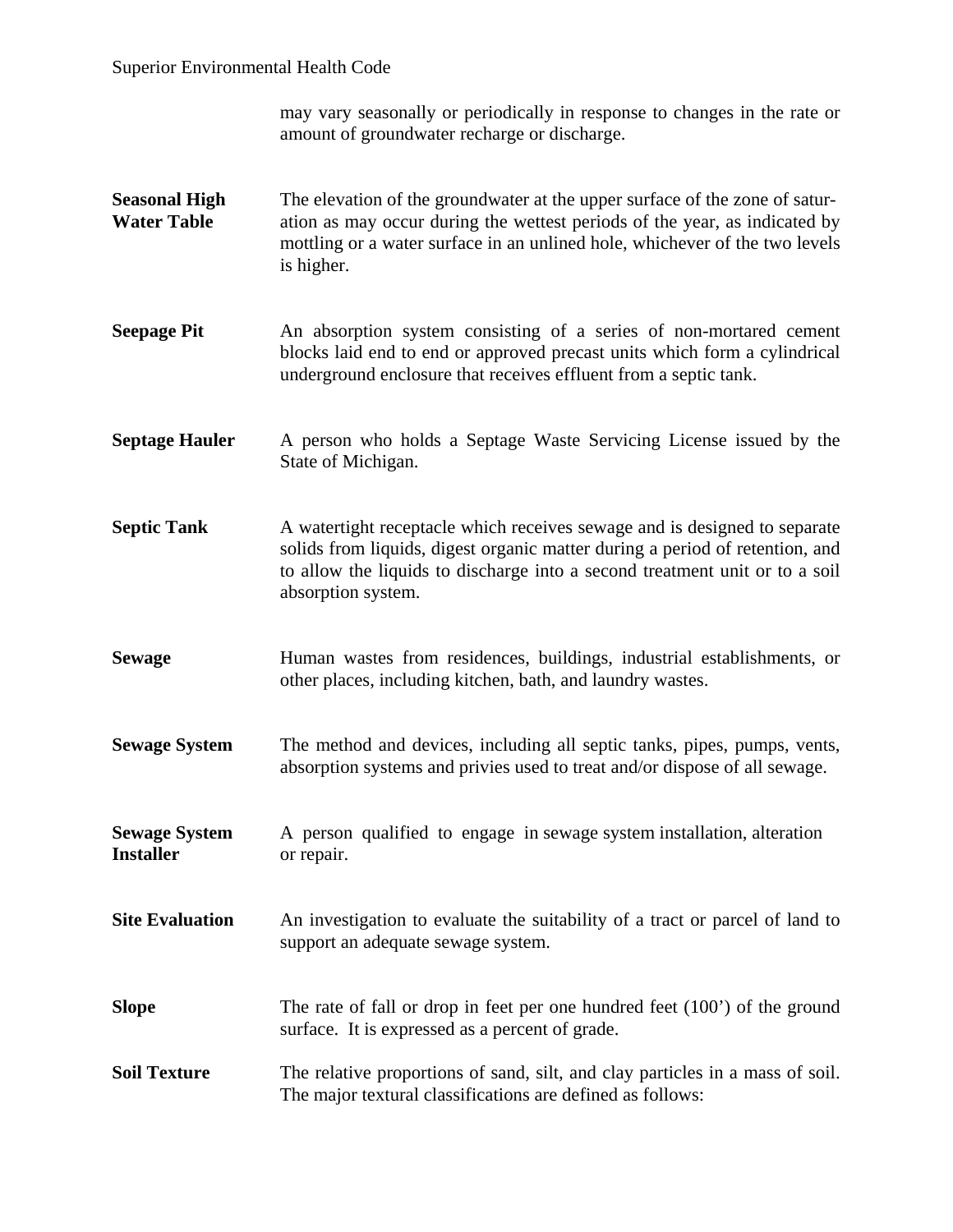- **Sand Individual grains which can be seen and felt readily.** Squeezed in the hand when dry, this soil will fall apart when the pressure is released.
- **Sandy Loam** Consists largely of sand, but has enough silt and clay present to give it a small amount of stability. Individual sand grains can be readily seen and felt. Squeezed in the hand when dry, this soil will readily fall apart when the pressure is released. Squeezed when moist, it forms a cast which will not only hold its shape when the pressure is released, but will withstand careful handling without breaking. The stability of the moist cast differentiates this soil from sand.
- **Loam** Consists of an even mixture of the different sizes of sand, silt and clay. It is easily crumbled when dry and has a slightly gritty, yet fairly smooth feel. It is slightly plastic. Squeezed in the hand when dry, it will form a cast that will withstand careful handling. The cast formed of moist soil can be handled freely without breaking.
- **Silt Loam** Consists of a moderate amount of fine grades of sand, a small amount of clay, and a large quantity of silt particles. Lumps in a dry, undisturbed state appear quite cloddy, but they can be pulverized readily; the soil then feels soft and floury. When wet, silt loam runs together in puddles. Either dry or moist, casts can be handled freely without breaking. When a ball of moist soil is pressed between thumb and finger, it will not press out into a small unbroken ribbon, but will have a broken appearance.
- **Clay Loam** Consists of an even mixture of sand, silt, and clay, which breaks into clods or lumps when dry. When a ball of moist soil is pressed between the thumb and finger, it will form a thin ribbon that will readily break, barely sustaining its own weight. The moist soil is plastic and will form a cast that will withstand considerable handling.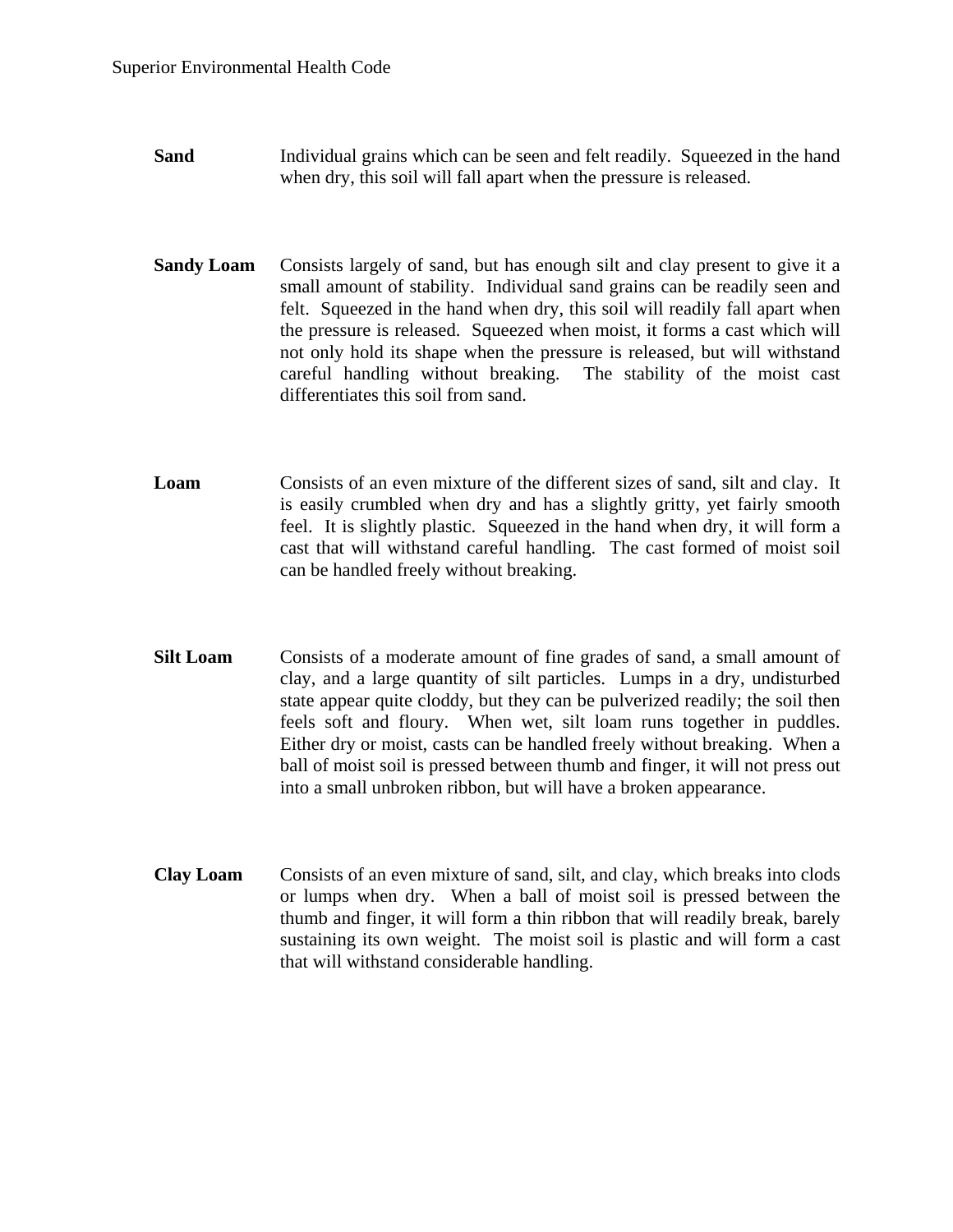- **Silty Clay** Consists of a moderate amount of clay, a large amount of silt, and a small **Loam** amount of sand. It breaks into moderately hard clods or lumps when dry. When moist, a thin ribbon or one-eighth inch (1/8") wire can be formed between thumb and finger that will sustain its weight and will withstand gentle movement.
- **Silty Clay** Consists of even amounts of silt and clay and very small amounts of sand. It breaks into hard clods or lumps when dry. When moist, a thin ribbon or one-eighth inch (1/8") or less sized wire can be formed between thumb and finger that will withstand considerable movement and deformation.
- **Clay** Consists of large amounts of clay and moderate to small amounts of sand. It breaks into very hard clods or lumps when dry. When moist, a thin long ribbon or one-sixteenth inch (1/16") wire can be molded with ease. Fingerprints will show on the soil, and a dull to bright polish is made on the soil by a shovel.
- **Stream** A river, watercourse, creek, gully, ravine, or ditch, natural or humanmade, which may or may not be serving as a drain, having definite banks, a bed, and visible evidence of flow, either continuous or intermittent, for a period of greater than two (2) months in any one year.
- **Surface Water** Any natural or man-made body of water that exists on the ground surface for an extended period of time.
- **Technical Manual** Guidelines, specifications and standard practices used to implement this code.
- **Test Pit** An open pit of defined size and depth, to permit thorough examination of the soil.
- **Vaulted Privy** A structure used for the disposal of human waste which is discharged into a watertight receptacle.

# **SECTION 5.2 APPLICABILITY**

This code shall apply to single and two-family sewage systems.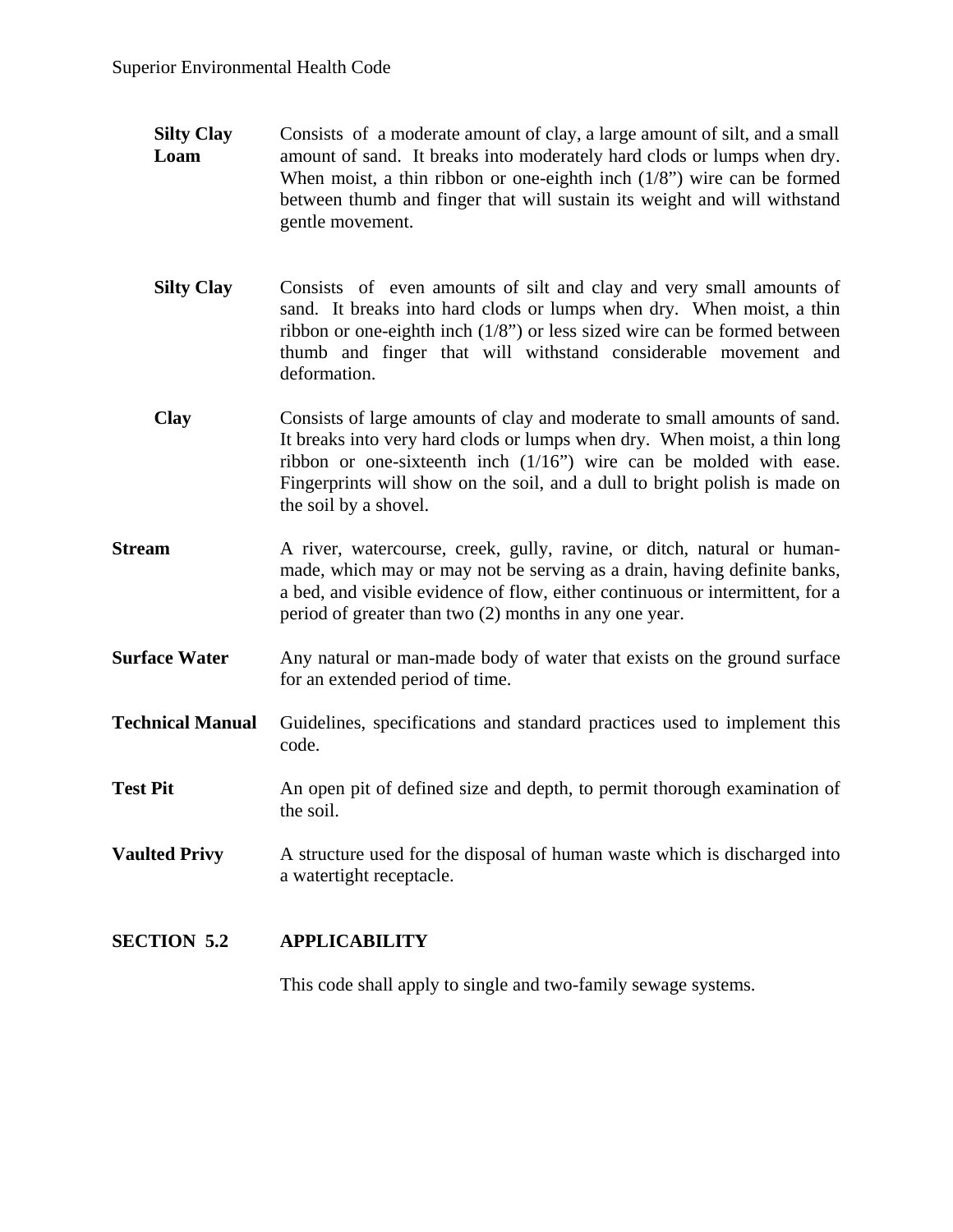# **SECTION 5.3 PERMITS**

# **5.3.1 Application for Permit**

- 1. An application to construct, alter, extend or replace a sewage system shall be provided by the department.
- 2. An application for a permit to construct, alter, extend or replace a sewage system shall be submitted to the department by the property owner or his authorized representative.
- 3. The health officer shall not act upon any application unless the application is complete.

# **5.3.2 Construction Permits**

- 1. No person shall construct, alter, extend, or replace a sewage system without first having been issued a construction permit from the department.
- 2. Any permit issued pursuant to the requirements of this code shall be valid for the term of twenty four (24) months from the date of issuance unless declared void as provided in this code. After the expiration of the construction permit, a thirty (30) day grace period shall exist for an extension request. A construction permit may be extended for a period of twelve (12) months.
- 3. A permit shall not be transferable from one person to another.
- 4. A permit may be rescinded or declared void by the health officer when one or more of the following conditions exist:
	- A. The location of the sewage system specified on the permit is altered.
	- B. There is an increase in the scope of the project prior to, during, or following construction of the system.
	- C. The department acquires new information indicating that the previous permit approval site does not satisfy the requirements of this code.
	- D. The construction standards and prohibitions set forth in this code are violated before, during, or after construction.
	- E. The health officer has reasonable cause to believe that an intentional misrepresentation has occurred.
- 5. The health officer shall not issue a construction permit for any sewage system which does not meet the minimum criteria set forth in Section 5.7. The reasons for denial shall be furnished to the applicant in writing.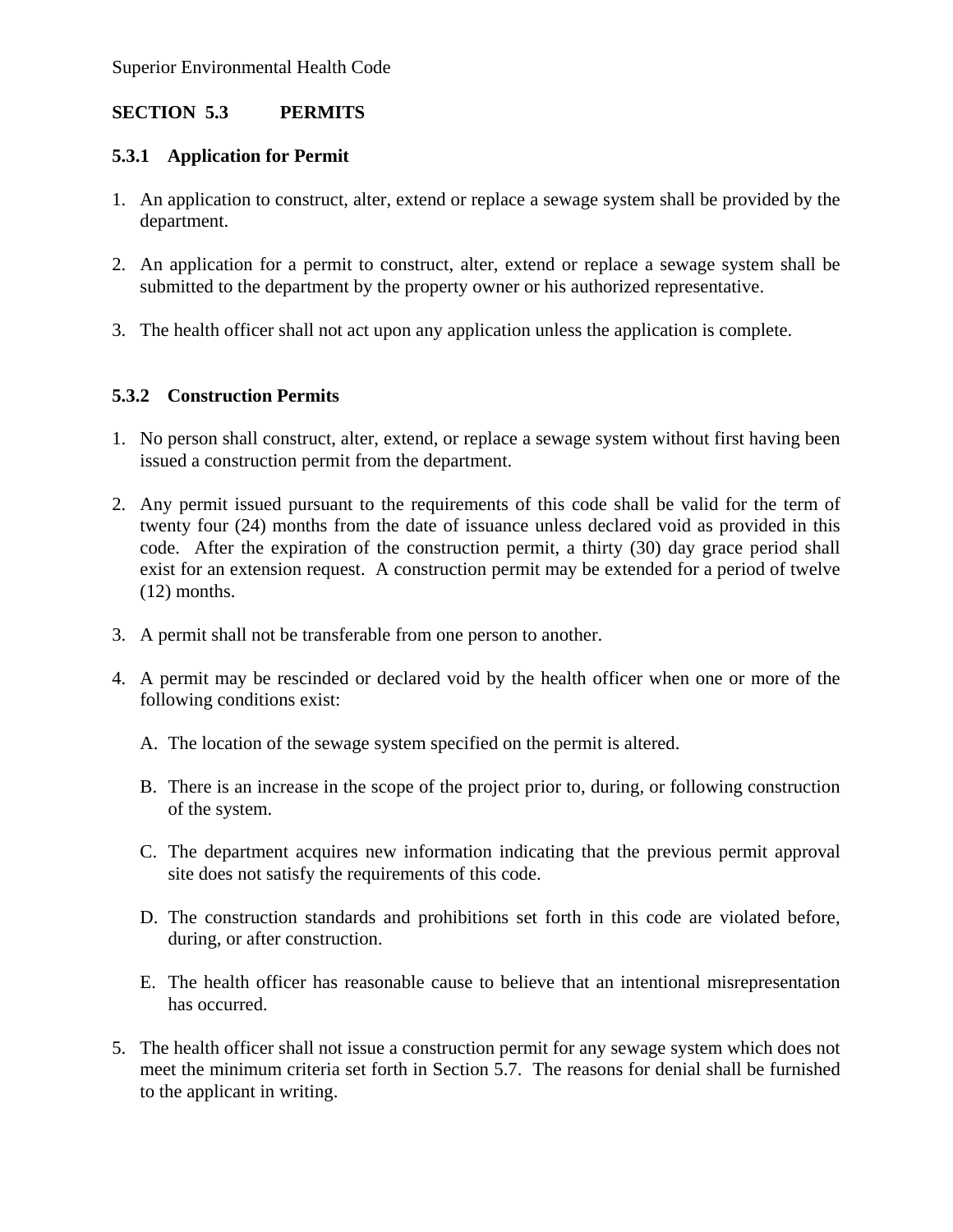- 2.6. The health officer may require specific technologies, procedures, or construction practices as a condition of the permit.
- $\frac{3.7}{1}$ . The health officer may require a third-party operation and maintenance agreement. Operation and maintenance manuals for specific system designs may be required from manufacturers and contractors for homeowner and/or third-party use.
	- 8. The health officer shall document deviations pursuant to the code.
- 2. 9. The health officer shall have the authority to issue a construction permit for an alternative sewage system if the site does not meet the site requirements for a conventional sewage system.

# **SECTION 5.4 PUBLIC SEWERS**

All facilities from which sewage flows shall be connected to a public sewer, if available, or a sewage system.

# **SECTION 5.5 PREMISES OCCUPANCY/CONDEMNATION**

It shall be unlawful for any person to occupy, or permit to be occupied, any premises not equipped with an approved sewage system. Any premises constructed or maintained contrary to these regulations may be declared unfit for habitation, posted and ordered to be vacated by the health officer.

# **SECTION 5.6 SITE EVALUATION RESPONSIBILITY**

## **5.6.1 Minimum Test Excavations**

- 1. The health officer shall conduct a site evaluation for the parameters specific to this Section and to Section 5.7 for any parcel of land where a completed application was submitted to the department.
- 2. The depth, number and location of test pits shall be determined by the health officer.
- 3. A site evaluation report shall be valid for not more than twelve months.

## **5.6.2 Seasonal/Weather Restrictions**

A site evaluation shall not occur between the dates of December 1 and March  $31<sup>st</sup>$ . The health officer may grant written permission on an individual basis during the restricted season if weather conditions are suitable.

## **SECTION 5.7 SEWAGE SYSTEM SUITABILITY STANDARDS**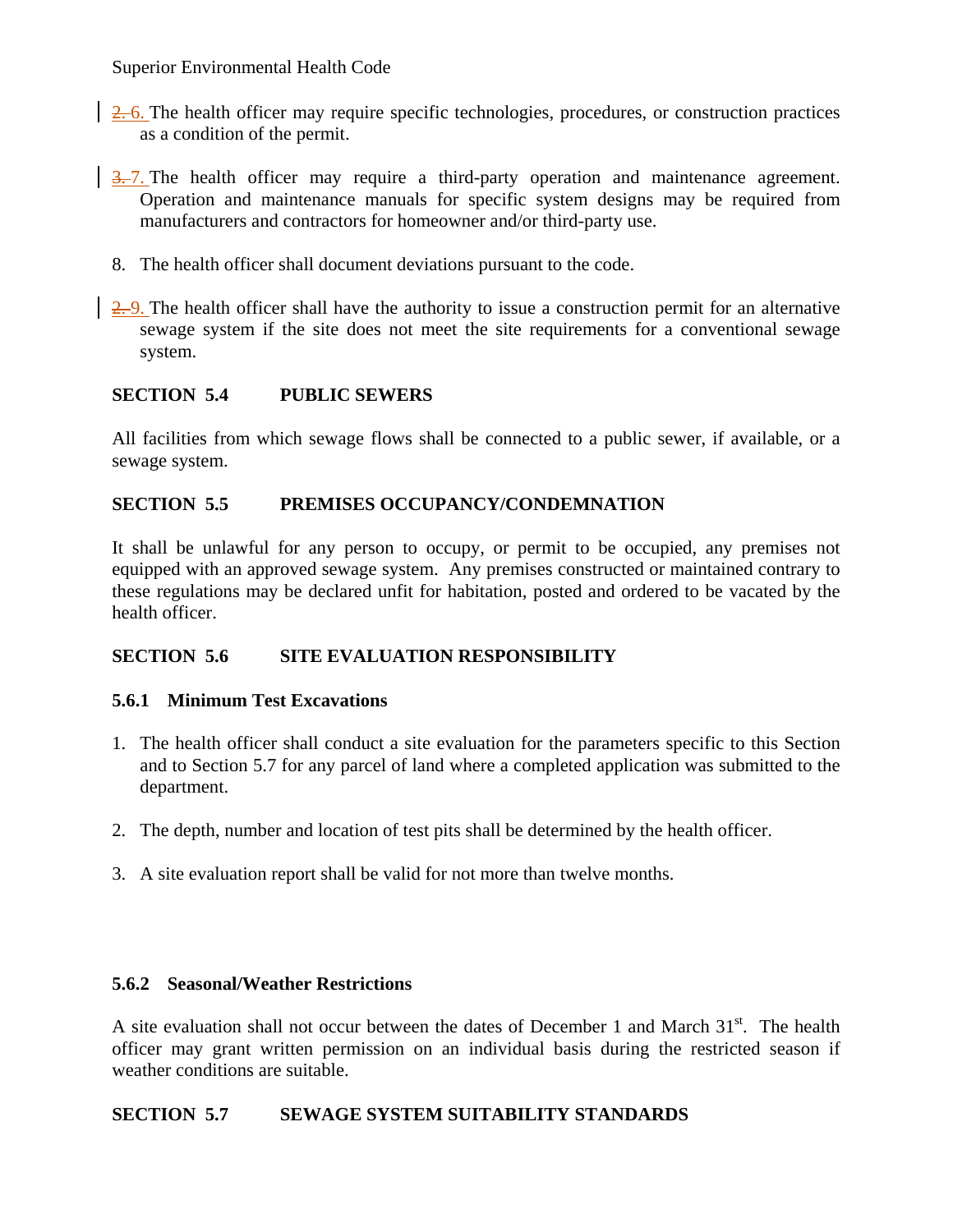# **5.7.1 Minimum Site Requirements**

#### 1. Conventional Sewage System

- A. The permeability of the soil shall not exceed forty-five minutes per inch (45 min./in).
- B. The permeability of the soil shall not be less than three minutes per inch (3 min/in).
- C. The effective soil depth or depth to seasonal high water table must be a minimum of twenty-four inches (24") from natural grade in stratified sand and gravel, medium sand; eighteen inches (18") in fine sand, loamy sand; twelve inches (12") in sandy loam, loam, silt loam, sandy clay loam.
- D. The natural slope does not exceed twelve percent (12%).
- E. Deep cut systems shall not exceed twelve (12') feet below natural grade and shall be considered an alternative sewage system.
- F. The isolation distances shall meet the requirements set forth in Section 5.7.2 of this code.
- G. The site shall not be located in a floodplain of less than one hundred years, or in an area subject to seasonal flooding or ponding of surface waters.
- H. The site shall not have a publicly operated sewage system available as defined by Act 368, P.A. 1978, Part 127.
- I. The sewage system must be located so that it is accessible for cleaning or inspection purposes.

## 2. Alternative Sewage System

 Site requirements for alternative sewage systems shall be in accordance with the Technical Guidance Manual.

## **5.7.2 Sewage System Requirements**

- 1. As summarized in Table 5.7.2 A in this rule, the proposed sewage system shall satisfy the following isolation requirements:
	- A. Sewer lines from buildings shall be located a minimum of ten feet (10') from all water wells.
	- B. Septic tanks or vaulted privies shall be located a minimum of fifty feet (50') from residential wells; seventy five feet (75') from Type IIb non-community and Type III water supplies, and two hundred feet (200') from Type IIa and community water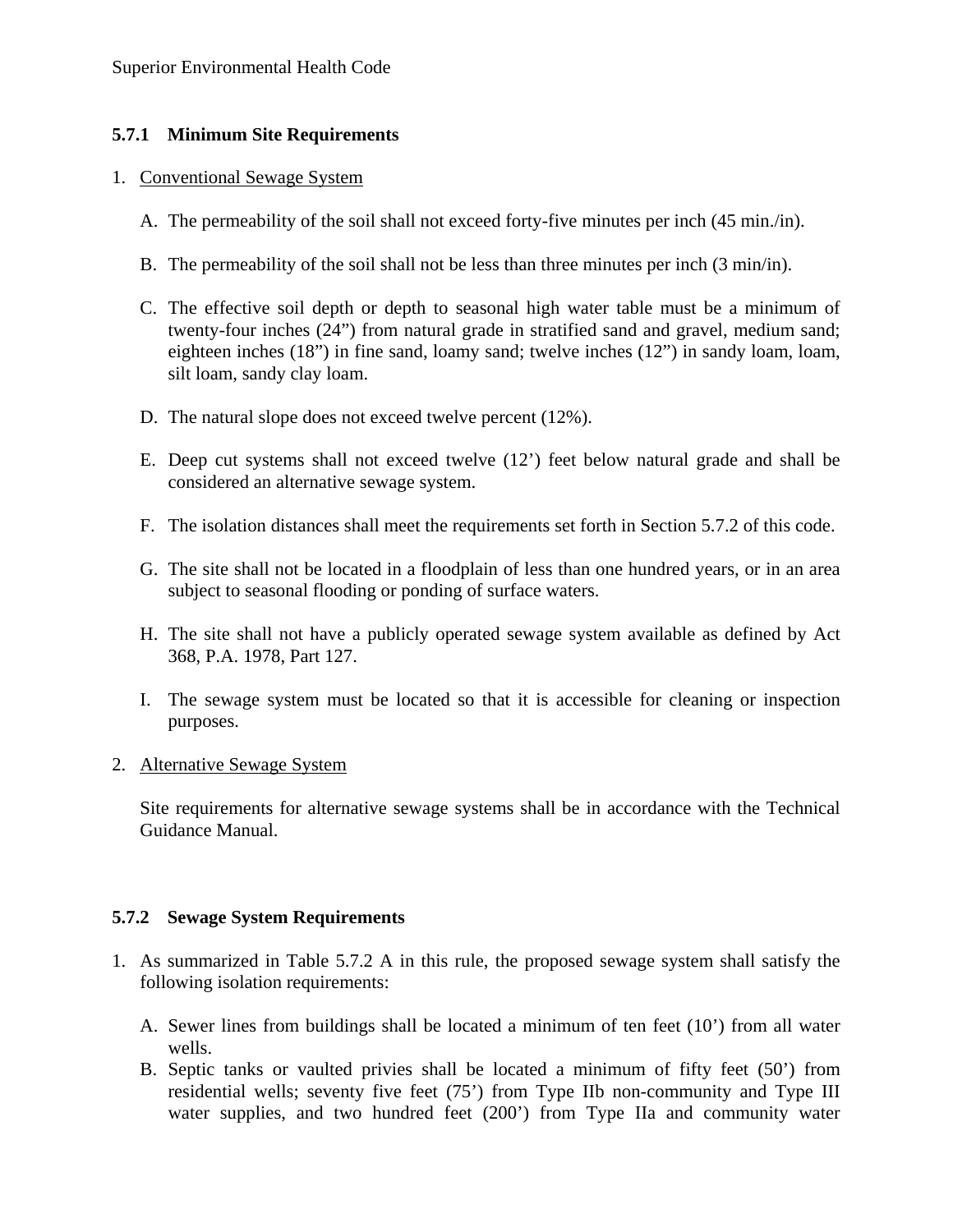supplies; ten feet (10') from property lines; five feet (5') from foundation walls; five feet (5') from building footing drains, storm drains and/or other subsoil drains; ten feet (10') from water lines; ten feet (10') from steep embankments or drop-offs, and seventy-five feet (75') from lakes, streams or other surface water impoundments.

- C. The absorption system shall be located a minimum of fifty feet (50') from residential wells; seventy five feet (75<sup>\*</sup>) from Type IIb non-community and Type III water supplies; two hundred feet (200') from Type IIa and community water supplies; ten feet (10') from property lines, ten feet (10') feet from foundation walls; twenty five feet (25') from building footing drains, storm drains and/or other subsoil drains; ten feet (10') from water lines, twenty feet (20') from steep embankments or drop-offs, and seventy five feet (75') from lakes, streams or other surface water impoundments.
- D. Earth pit privies shall be located a minimum of one hundred feet (100') from residential and Type IIb non-community and Type III water supplies, and two hundred feet (200') from Type IIa and community water supplies, ten feet (10') from property lines, ten feet (10') from water lines, twenty feet (20') from foundation walls, twenty feet (20') from building footing drains, storm drains and/or other subsoil drains, twenty five feet (25') from steep embankments or drop-offs, and seventy five (75') from lakes, streams or other surface water impoundments.
- 2. The soil depth between the limiting zone or the seasonal high water table and the aggregate/soil interface shall not be less than forty-eight inches (48").

| <b>TABLE 5.7.2 A</b>                       | <b>Isolation Distances</b> |                 |                      |                      |                    |
|--------------------------------------------|----------------------------|-----------------|----------------------|----------------------|--------------------|
| To<br>From                                 | <b>Sewer Lines</b>         | Septic<br>Tanks | Absorption<br>System | Earth Pit<br>Privies | Vaulted<br>Privies |
| Residential Well                           | 10                         | 50              | 50                   | 100                  | 50                 |
| Non Community Well<br>(Type IIB, Type III) | 10                         | 75              | 75                   | 100                  | 75                 |
| Community Well<br>Type IIA                 | 10                         | 200             | 200                  | 200                  | 200                |
| <b>Property Lines</b>                      |                            | 10              | 10                   | 10                   | 10                 |
| <b>Foundation Wall</b>                     | --                         | 5               | 10                   | 20                   | 5                  |
| Building/Storm/<br><b>Subsoil Drains</b>   |                            | 5               | 25                   | 25                   | 5                  |
| <b>Water Lines</b>                         |                            | 10              | 10                   | 10                   | 10                 |
| Embankments                                |                            | 10              | 20                   | 25                   | 10                 |
| <b>Lakes or Streams</b>                    |                            | 75              | 75                   | 75                   | 75                 |

2. 3. Prior to entering the soil absorption system all sewage must first be treated by a septic tank.

4. The absorption system selected for use in a specific soil shall meet the minimum application rates and required absorption area as determined by the native soil and Table 5.7.2B.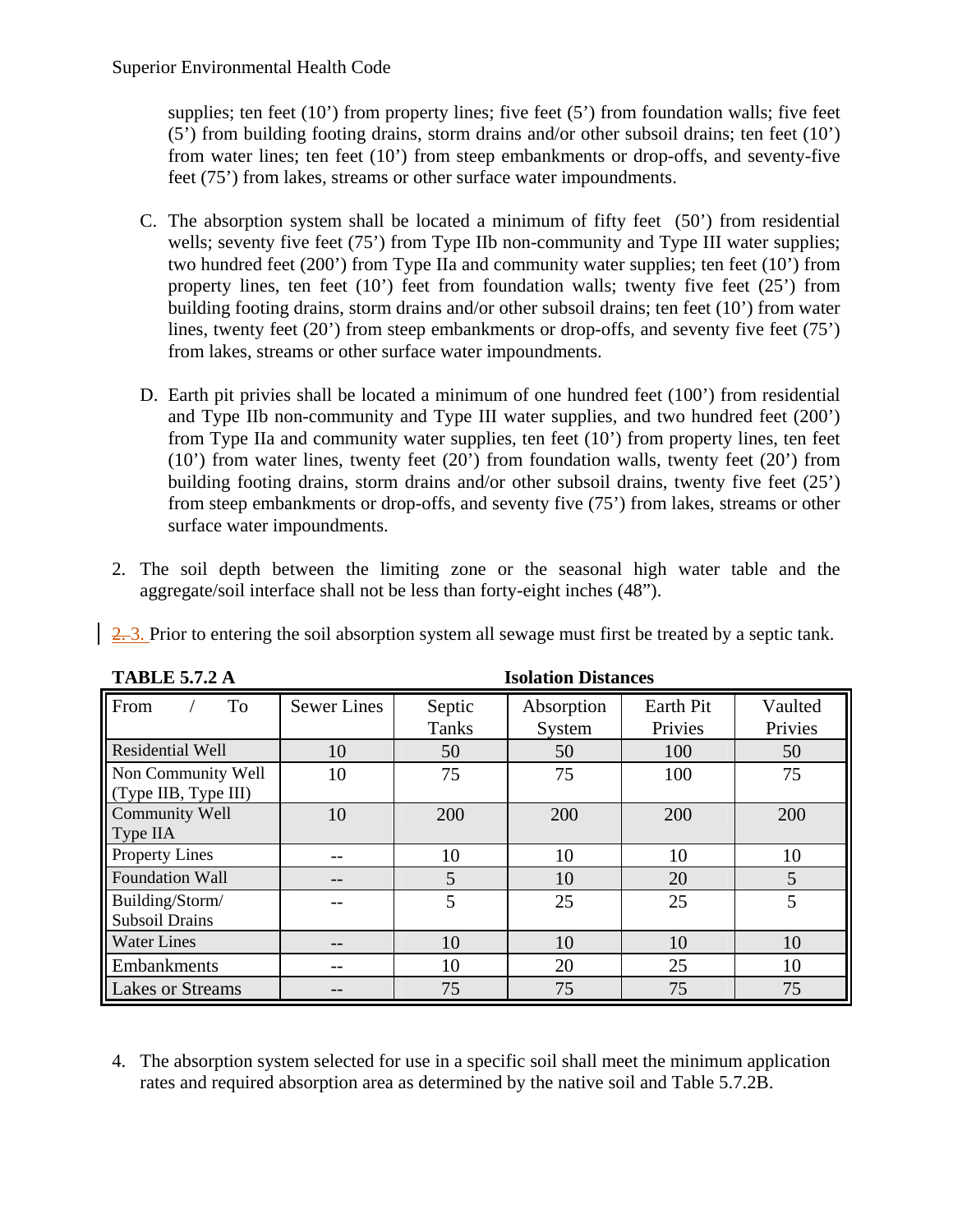- 5. The absorption system shall not be sized for less than two bedrooms.
- 6. Alternative sewage systems shall be designed in accordance with the specifications of the technical guidance manual and shall provide effluent quality that is better than effluent from a conventional system.

#### **5.7.3 Seasonal/Weather Restrictions**

Sewage systems shall not be installed between the dates of December 1 and March  $31<sup>st</sup>$ . The health officer may grant written permission on an individual basis during the restricted seasons if weather conditions are suitable and total installation shall be completed within forty-eight hours.

|--|

| Native Soil      |              |                         |            |
|------------------|--------------|-------------------------|------------|
| Texture/         | Permeability | <b>Application Rate</b> | Minimum    |
| <b>Structure</b> |              | $\text{gpd/ft.}^2$      | Absorption |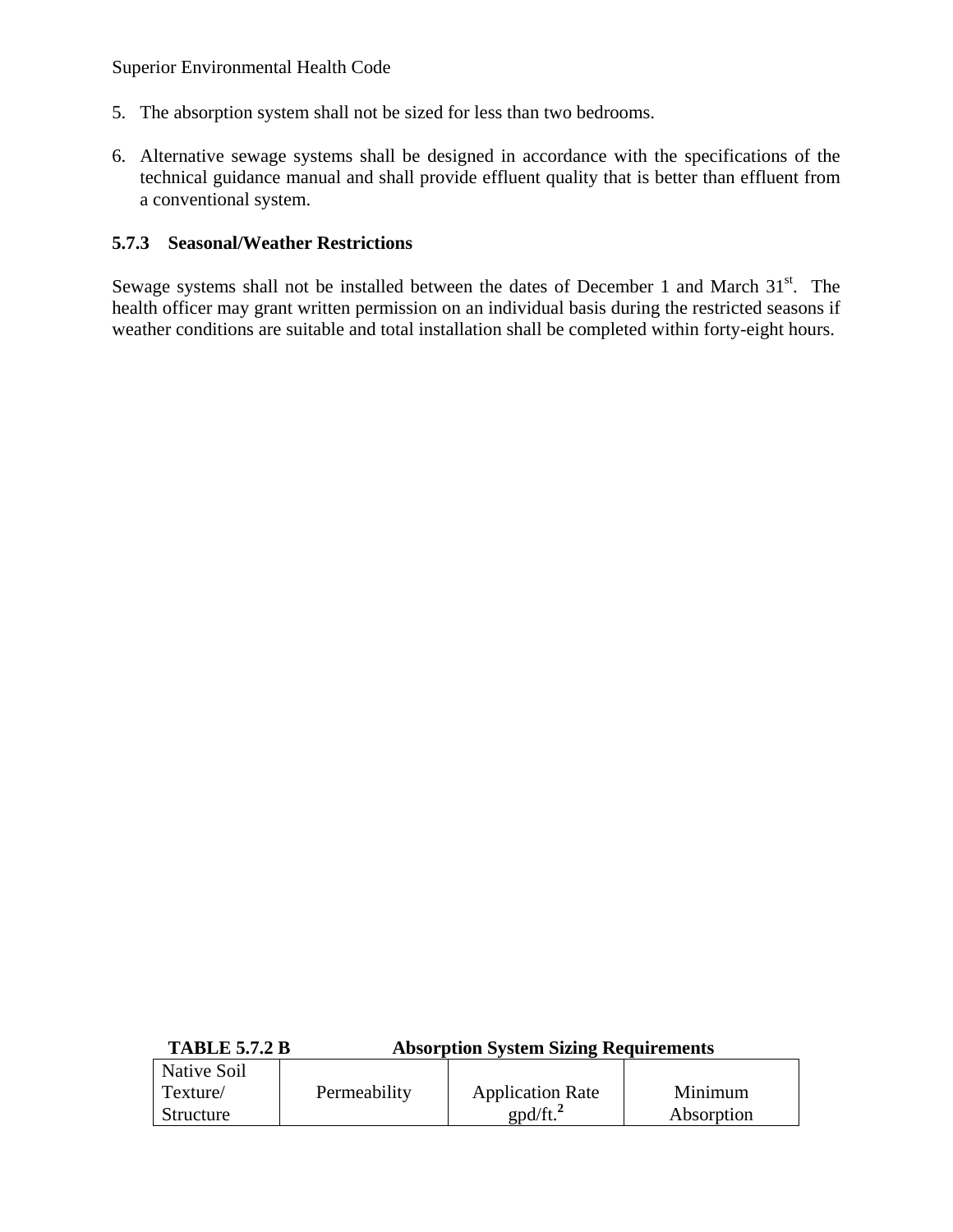|                                               |              |           |           |               | Area (Ft.<br>2/Bedroom) |        |
|-----------------------------------------------|--------------|-----------|-----------|---------------|-------------------------|--------|
|                                               | in/hr        | min/in    | Bed       | Trench        | <b>Bed</b>              | Trench |
| Coarse sand,<br>Gravel,<br>Gravelly sand      | >20          | $<$ 3     |           |               |                         |        |
| Stratified sand<br>and gravel,<br>medium sand | $20 - 6.0$   | $3-10$    | .75       | 1.0           | 200                     | 150    |
| Fine sand<br>Loamy sand                       | $6.0 - 3.0$  | $11-20$   | $.5\,$    | .75           | 300                     | 200    |
| Sandy loam,<br>Loam                           | $3.0 - 2.0$  | $21 - 30$ | .375      | $.5\,$        | 400                     | 300    |
| Silty loam,<br>Sandy clay<br>loam             | $2.0 - 1.35$ | $31 - 45$ | $\cdot$ 3 | $\mathcal{A}$ | 500                     | 375    |
| Clay loam,<br>Silty clay<br>loam              |              |           |           |               |                         |        |
| Silty clay<br>loam                            |              |           |           |               |                         |        |
| Silty clay,<br>Clay                           |              |           |           |               |                         |        |

• Soils with percolation rates in excess of 3 minutes/inch are unsuitable unless modified.

# **SECTION 5.8 GROUNDWATER CONTROL/DIVERSION**

The health officer may consider the use of controls to modify surface runoff or groundwater elevation to permanently increase the effective soil depth by lowering the water table.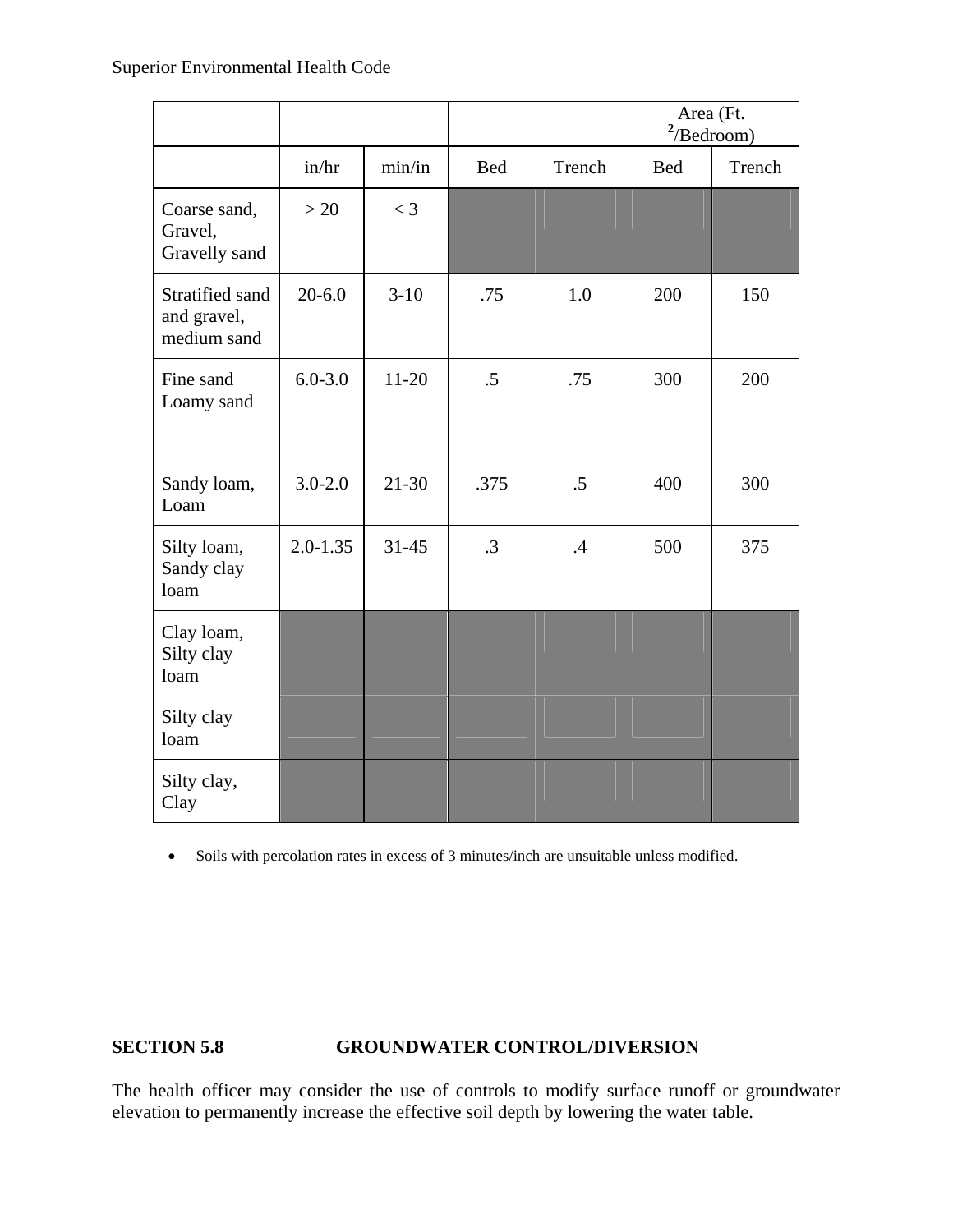## **SECTION 5.9 EXISTING SEWAGE SYSTEMS**

#### **5.9.1 Authorization to Use an Existing Sewage System**

- 1. No person shall connect a dwelling to an existing sewage system except where allowed, in writing, by the health officer. Nor shall any person increase sewage flow to an existing sewage system by greater than one bedroom or one hundred fifty gallons per day except where allowed, in writing, by the health officer.
- 2. When a person requests the new/increased use of an existing sewage system, he shall provide a copy of, or assist in acquiring a copy of, the permit under which the system was installed.
	- A. When the original permit or copy of the permit is available, the new/increased use of the existing sewage system may be granted when the following conditions are met:
		- 1. A site evaluation of the sewage system reveals no obvious signs of failure.
		- 2. The proposed new/increased use is less than a two bedroom increase in the projected sewage flows over the previous use. In the event the projected sewage flow increase is greater than one hundred fifty gallons per day or one bedroom, the system shall be modified to meet the sizing requirements of this code.
	- B. Where the original permit or copy of the permit is not available, or the sewage system serves a home prior to any regulation, an evaluation of the existing sewage system will be required. The new/increased use of an existing sewage system may be granted when the following conditions are met:
		- 1. The site conditions have been determined to meet the requirements of this Code.
		- 2. A site evaluation of the sewage system reveals no obvious signs of failure.
		- 3. The proposed new/increased use is less than a two (2) bedroom increase in the projected sewage flow over the previous use. In the event the projected flow increase is greater than one hundred fifty gallons per day or one bedroom, then a replacement system is required.
		- 4. The septic tank shall be pumped by a licensed septage hauler and reported to the department on forms provided.

#### **5.9.2 Failure of Existing Sewage Systems**

1. The owner of a failing sewage system is responsible for its correction. The method of correction shall be approved by the health officer.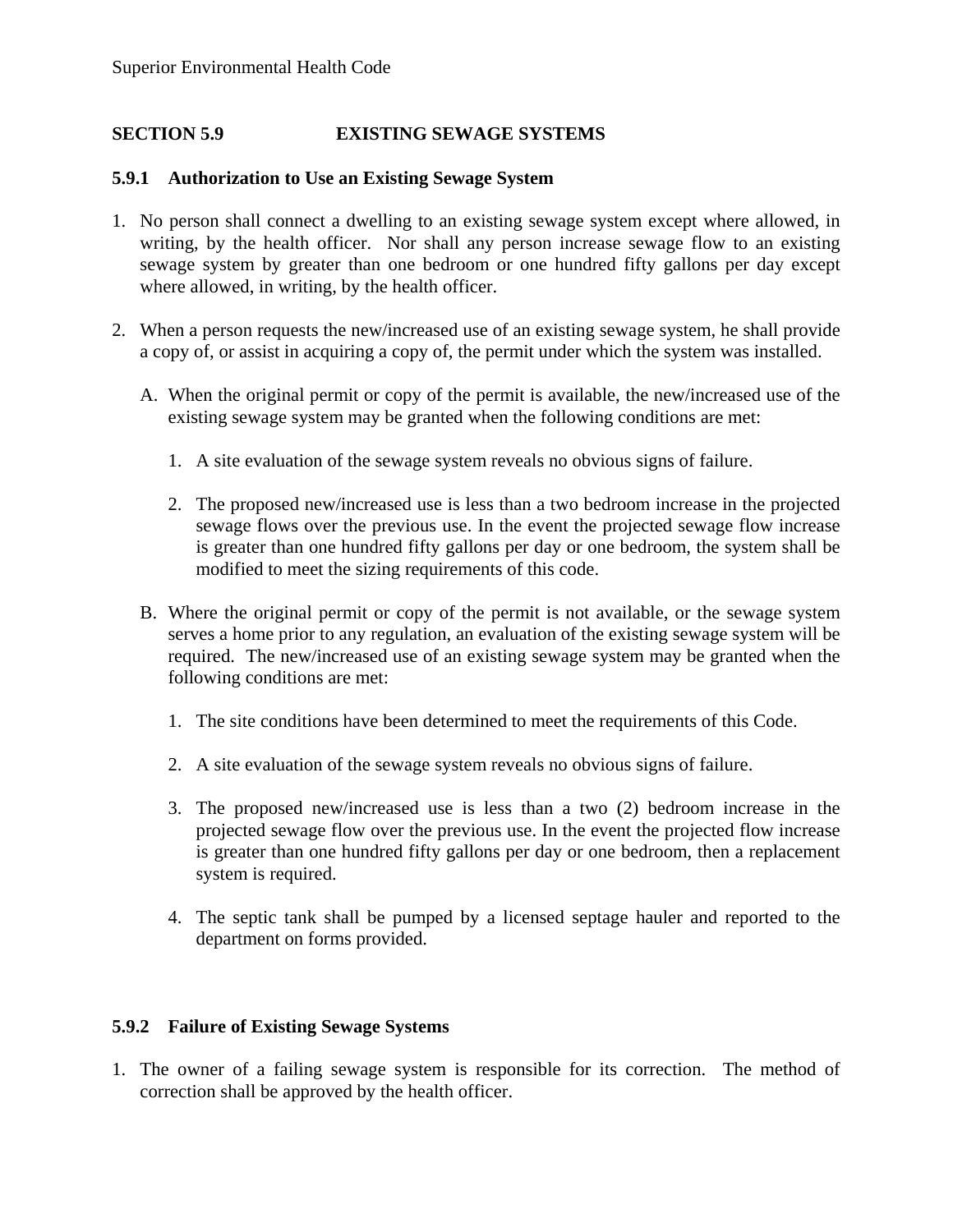2. Failing systems which cannot be repaired, replaced, expanded, or altered shall be abandoned in accordance with the Technical Manual.

# **5.9.3 Abandonment of Sewage Systems**

The health officer shall order the owner to abandon a sewage system when any of the following exist:

- 1. The source of the sewage effluent has been permanently eliminated.
- 2. The sewage system creates or has the potential to create a public health hazard.
- 3. The sewage system has been installed or otherwise repaired without first obtaining a permit.

# **SECTION 5.10 CONSTRUCTION STANDARDS**

# **5.10.1 Aggregate/Filter Material**

- 1. Aggregate shall be washed stone ranging in size from one-half inch  $(\frac{1}{2})$  to two and one-half inches  $(2 \frac{1}{2})$  with a total fines content not exceeding five-tenths percent  $(0.5\%)$  loss by washing. Stone aggregate must rate three or more on Moh's scale of hardness. Sizing and hardness specifications and testing methodology shall be defined in the technical manual.
- 2. Alternative aggregate may be approved.
- 3. Documentation shall be provided to the health officer upon request that all aggregate used in sewage systems complies with the above size and fines requirements in this section as determined by a Michigan Certified Aggregate Technician.

## **5.10.2 Aggregate Installation**

- 1. The aggregate in an absorption system shall be a minimum of twelve inches (12") in depth. There shall be a minimum of six inches (6") of aggregate below the distribution pipe. The aggregate in an absorption bed system shall extend a minimum of two feet (2') beyond the header, footer, and laterals.
- 2. The aggregate shall be continuous throughout the full width and length of the absorption bed or trench.
- 3. Aggregate shall not be mounded around the distribution pipe and shall be uniform in depth throughout the absorption bed or trench.

# **5.10.3 Building Sewer**

Building sewers shall be constructed of schedule 40 PVC plastic with watertight joints or other approved materials.

# **5.10.4 Absorption System Distribution**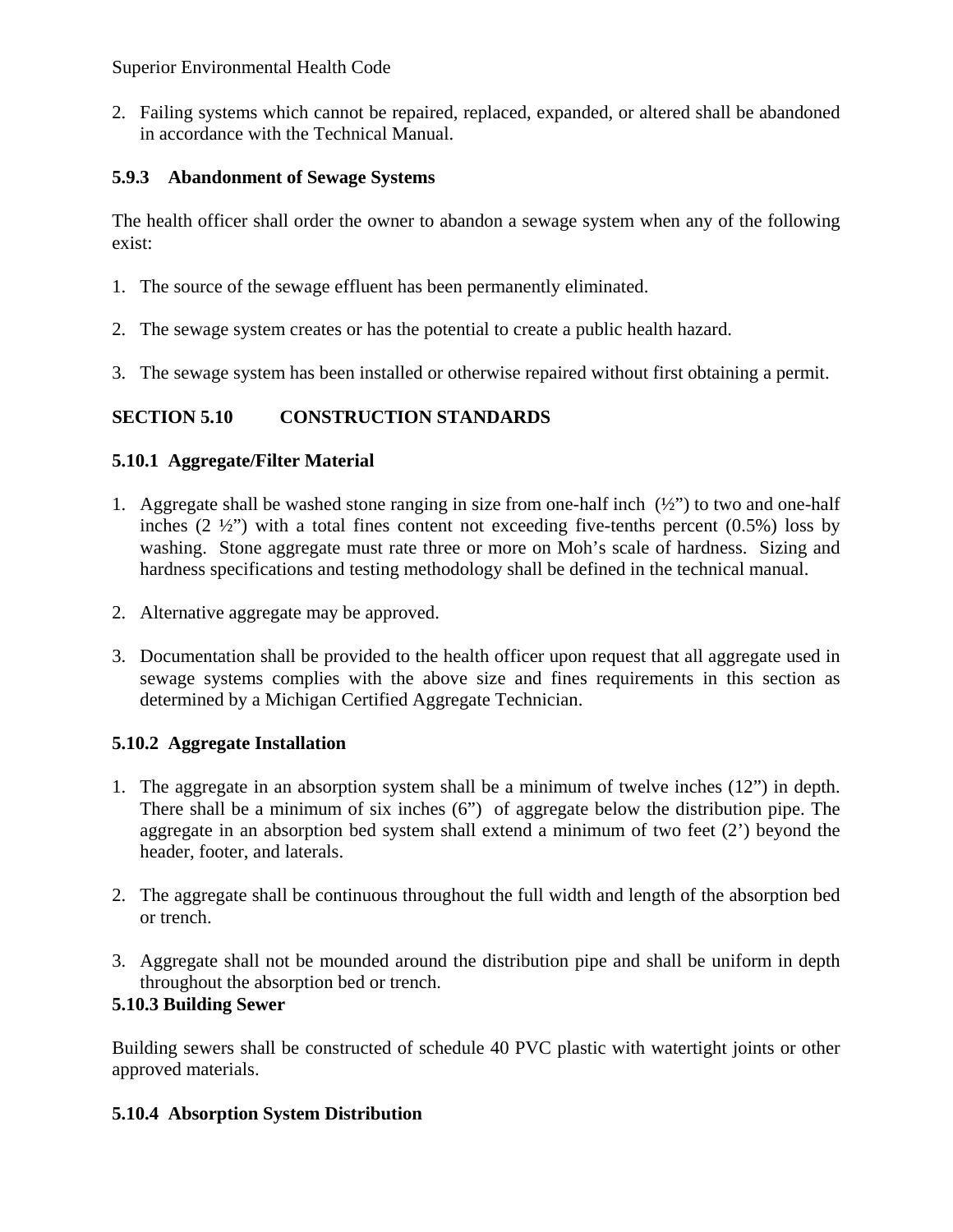- 1. Piping within a gravity distribution network of an absorption system shall meet the following conditions:
	- A. The septic tank effluent line shall connect to the header at a ninety (90°) degree angle between the centermost laterals.
	- B. A double header or wye (Y) shall be installed when seven (7) or more laterals are used.
	- C. The header shall be level to allow even distribution of effluent throughout its length. The header shall connect all lateral distribution pipes within the absorption trench/bed.
	- D. The footer shall connect to all distribution line laterals within the absorption system.
	- E. Distribution line laterals shall be placed four feet (4') on center unless otherwise approved by the health officer. The slope of the distribution lines shall not exceed four inches (4") in one hundred feet (100').
	- F. All piping and distribution products shall be approved.
- 2. All perforated pipe shall be installed with centerline markings facing up to allow for proper drainage.

#### **5.10.5 Aggregate Cover**

Prior to backfilling the absorption system, the aggregate shall be covered with one of the following:

- 1. Approved filter fabric
- 2. Other approved materials

## **5.10.6 Alternative System**

Construction standards for alternative sewage systems shall be in accordance with the Technical Guidance Manual.

## **SECTION 5.11 PROHIBITIONS**

- 1. No person shall discharge sewage to the ground surface or surface waters.
- 2. Any substance not defined as sewage by this code shall not be discharged to the sewage system without the approval from the health officer. Prohibited discharges include, but are not limited to, the following: water softener brine, roof and footing drainage, and groundwater sump pump discharge.
- 3. Cesspools are prohibited.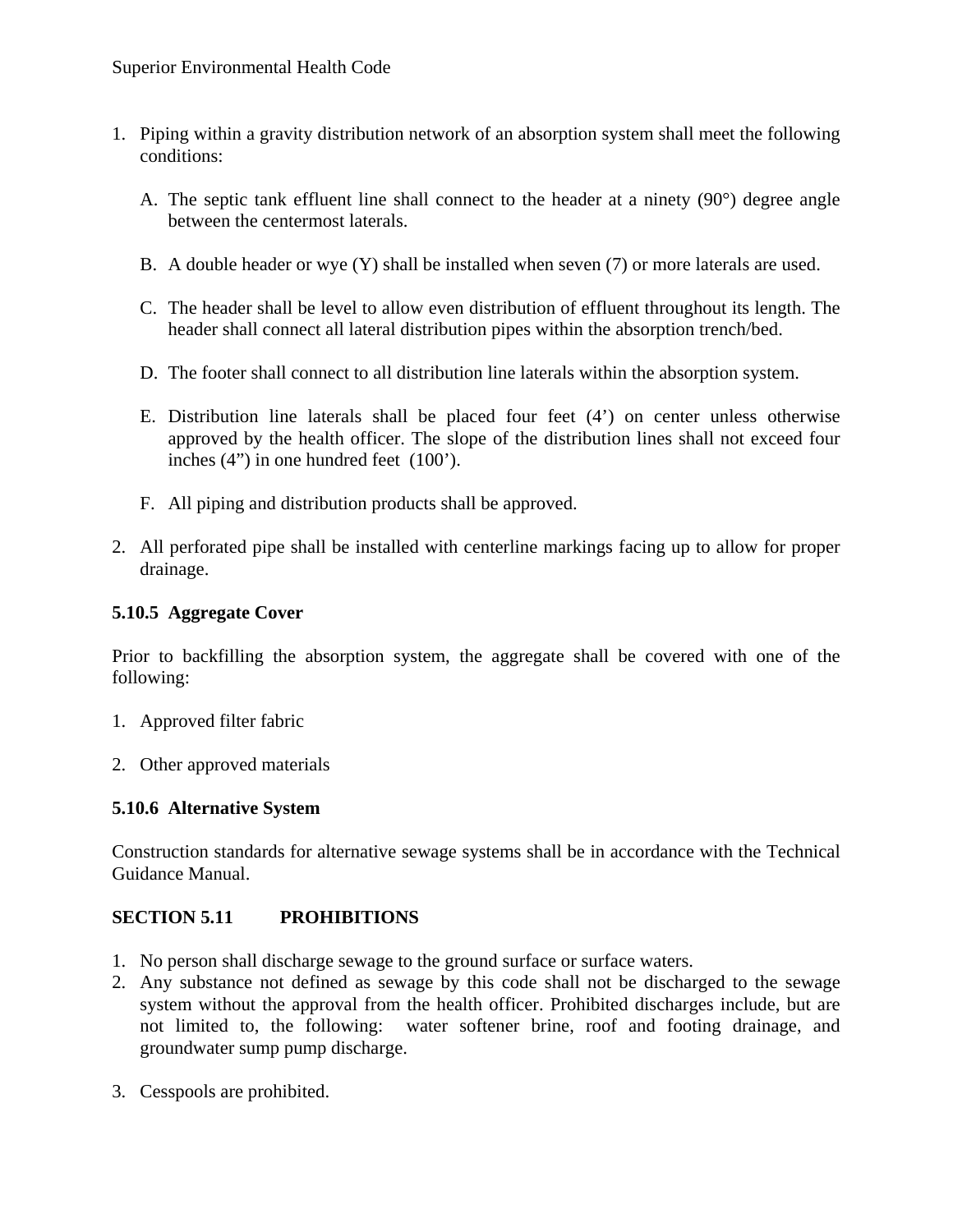- 4. The disposal of sewage by facilities utilizing on-site storage, hauling and final disposal at an off-site receiving facility (pump and haul) is prohibited, except as follows:
	- A. During construction of municipal sanitary sewers or approved sewage treatment facilities to serve the proposed development.
	- B. The installation of an approved sewage system has been delayed by weather conditions or seasonal construction limitations.
	- C. The holding tank is serving a temporary construction site.
	- D. For existing development where previous sewage systems have failed and there are no other alternatives for on-site sewage disposal as determined by the health officer.
- 5. When an exception has been granted, the on-site storage, hauling and disposal methods and facilities shall be designed, constructed, and operated in accordance with the provisions of the "Technical Guidance for Pump-and-Haul Facilities" adopted by the WRC-DEQ.

# **SECTION 5.12 SEPTIC TANKS**

- 1. Septic tanks shall be watertight and constructed of concrete or other materials approved by the health officer (see Technical Manual).
- 2. Septic tanks shall have a liquid capacity of at least the average volume of sewage flowing into it during any 24 hour period, but in no case shall the liquid capacity of the first septic tank be less than 1,000 gallons.
- 3. The minimum capacity for septic tanks for a one, two, or three bedroom dwelling shall be 1,000 gallons, except where in the opinion of the health officer, increased capacities may be required. Each additional bedroom shall require an additional 250 gallons. Each garbage grinder shall require an additional 250 gallons.

## **SECTION 5.13 PRIVIES**

- 1. The base of the pit of an Earth Pit Privy shall be a minimum of forty-eight (48") inches above the limiting zone or the seasonal high water table.
- 2. Vault privies may be approved.

## **SECTION 5.14 EXPERIMENTAL SYSTEMS**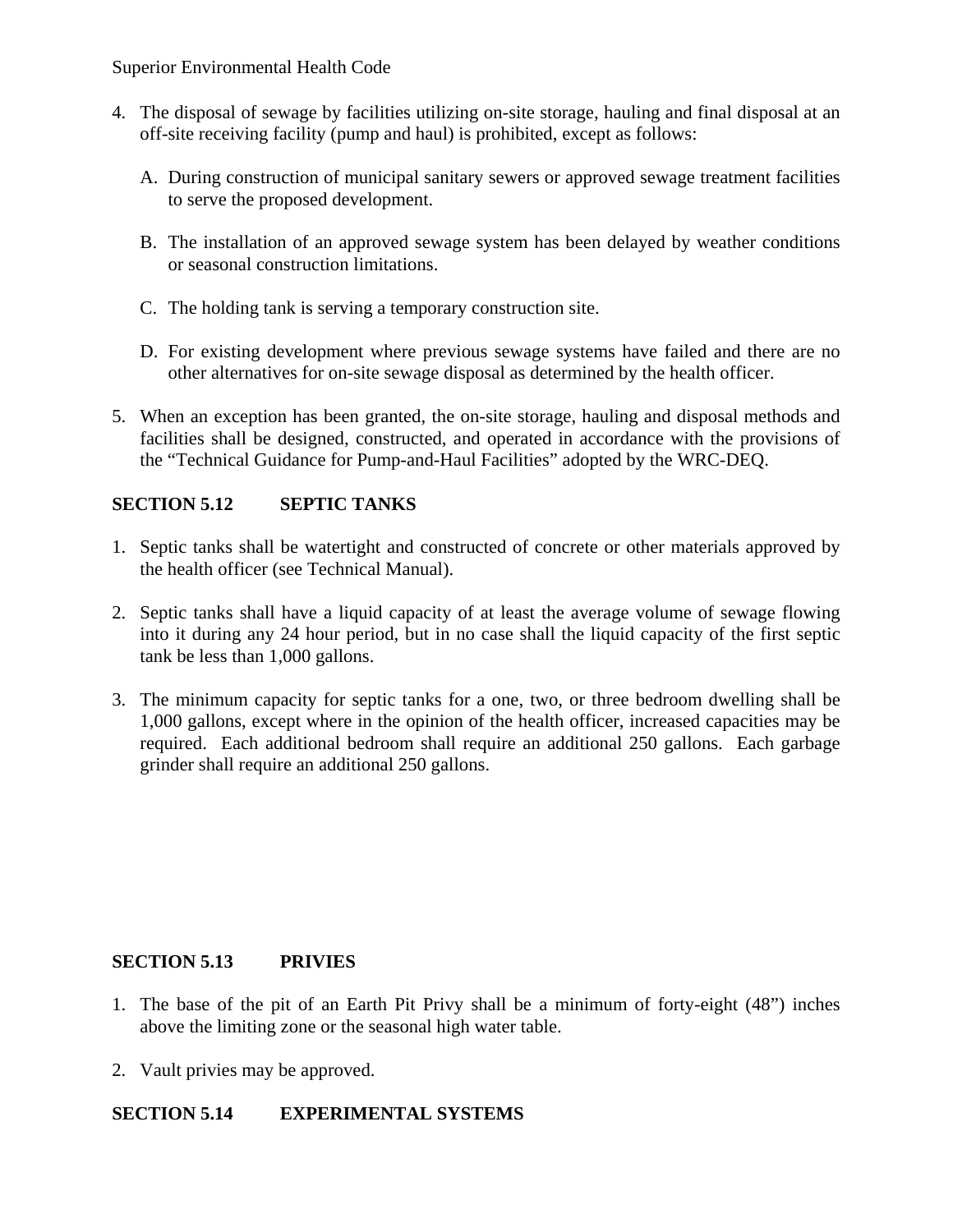The use of experimental systems may be authorized at the discretion of the health officer. This authorization shall be for the purpose of testing new technologies.

# **SECTION 5.15 INSPECTIONS**

- 1. Before any portion of the system has been covered and/or placed into operation, the installer shall notify the department. This notification shall occur at least one department working day prior to the completion of the system. The department shall inspect the installation within three working days to determine if it is in compliance with this code. The department shall reserve the right to extend the notification period for weekends and legal holidays.
- 2. The health officer may waive the sewage system inspection for single and two-family dwellings. The installer shall provide a written certification within ten days after completion of the system, on a form provided by the department certifying that the system was installed in accordance with this code.
- 3. It shall be unlawful to backfill and/or operate any portion of the sewage system installation until authorization has been granted by the department.
- 4. The department may deny final approval of any installation which does not comply with any of the conditions stipulated on the permit or otherwise does not meet the requirements of this code. In the event that a final approval for backfilling cannot be granted, the department shall provide notification to the owner/installer as follows:
	- A. The sewage system shall be tagged in a conspicuous location indicating that it does not meet this code and that approval for backfilling shall not be granted.
	- B. The department shall provide written notification to the installer indicating the deficiencies noted at the time of inspection, methods of correction, and a time frame for corrections to be made.

# **SECTION 5.16 INSTALLER LICENSING**

- 1. All sewage system installers shall be licensed by the department. No person shall install, alter, or repair a sewage system unless they are a licensed sewage system installer or unless they qualify for the exception in Section 5.18.
- 2. The license requirements shall be in effect within one year of the effective date of this code.

# **SECTION 5.17 REVOCATION OF LICENSE**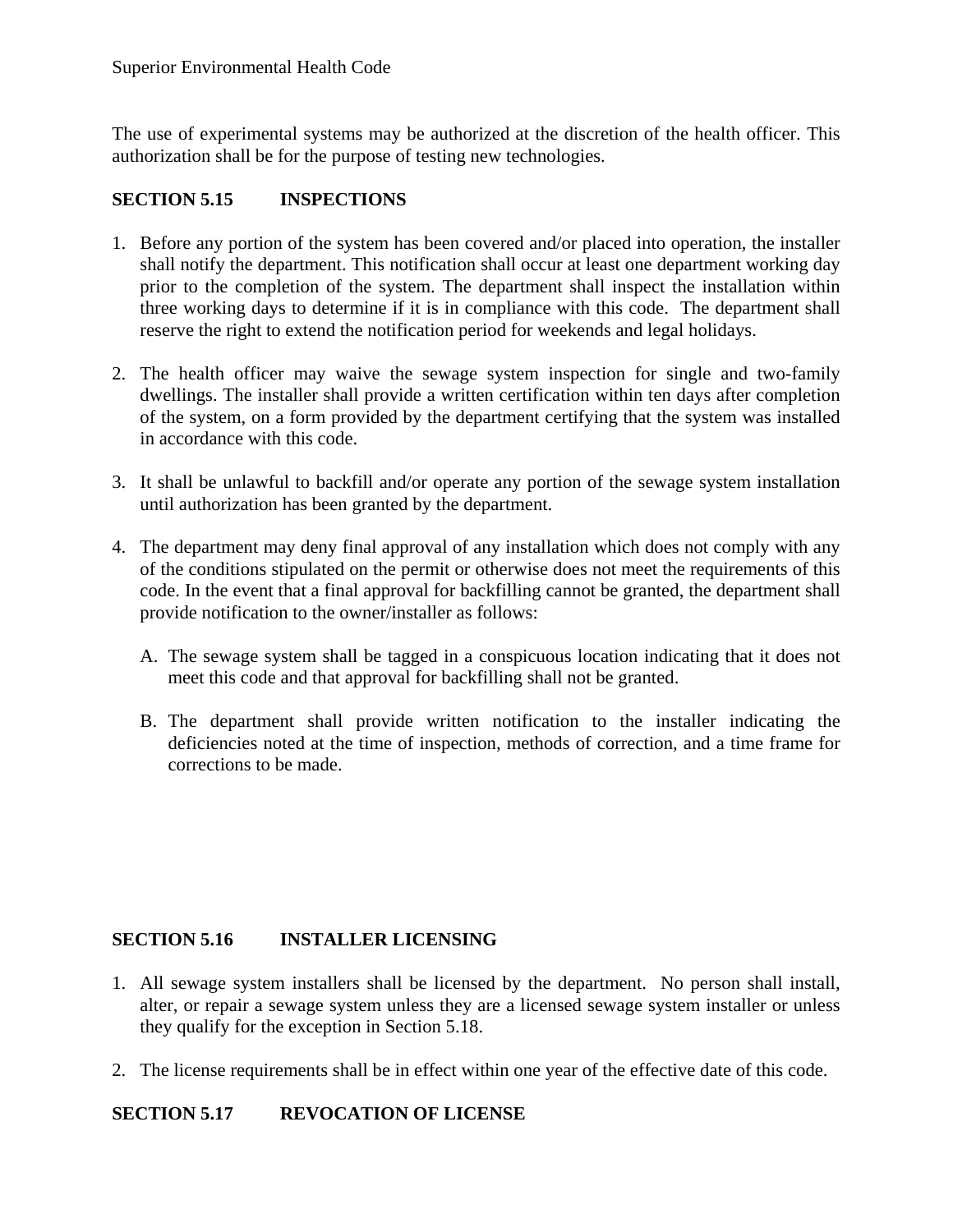An installer's license issued in accordance with this code may be suspended or revoked in accordance with Article 3.0 and 9.0.

# **SECTION 5.18 PRIVATE PROPERTY OWNERS**

Nothing in this code shall preclude a property owner, who is not a licensed sewage system installer, from installing his own sewage system under permit for his permanent residence.

#### **SECTION 5.19 COMPLETION OR CORRECTION OF REQUIRED WORK**

The health officer may order the property owner to complete or correct remaining work or eliminate any health hazard or nuisance that may exist after a permit has been revoked or stopwork order issued.

## **SECTION 5.20 PRIORITY OVER BUILDING AND OCCUPANCY PERMITS**

No municipality, township, or other governing body shall issue a building permit or allow construction of any structure on a premise requiring a sewage system until the appropriate construction permit has been issued by the health officer.

#### **SECTION 5.21 SEWAGE DISCHARGE NOTICE**

- 1. When the health officer determines that sewage is discharging into any private or public drain or ditch, he shall order the person owning the premises from which the sewage originated, to connect the sewer line to a public sewer. If a public sewer is not available, the health officer shall order the property owner to install a sewage system or seek other remedies in accordance with this code.
- 2. The health officer shall give a written notice of correction to a property owner known to be discharging sewage unlawfully.
- 3. The health officer may plug, or cause to be plugged, any drainpipe outlet that is discharging sewage to ground surface or into surface water, private or public drain or ditch.

## **SECTION 5.22 INTERFERENCES WITH NOTICES**

No person shall remove, mutilate, or conceal any notice posted by the health officer.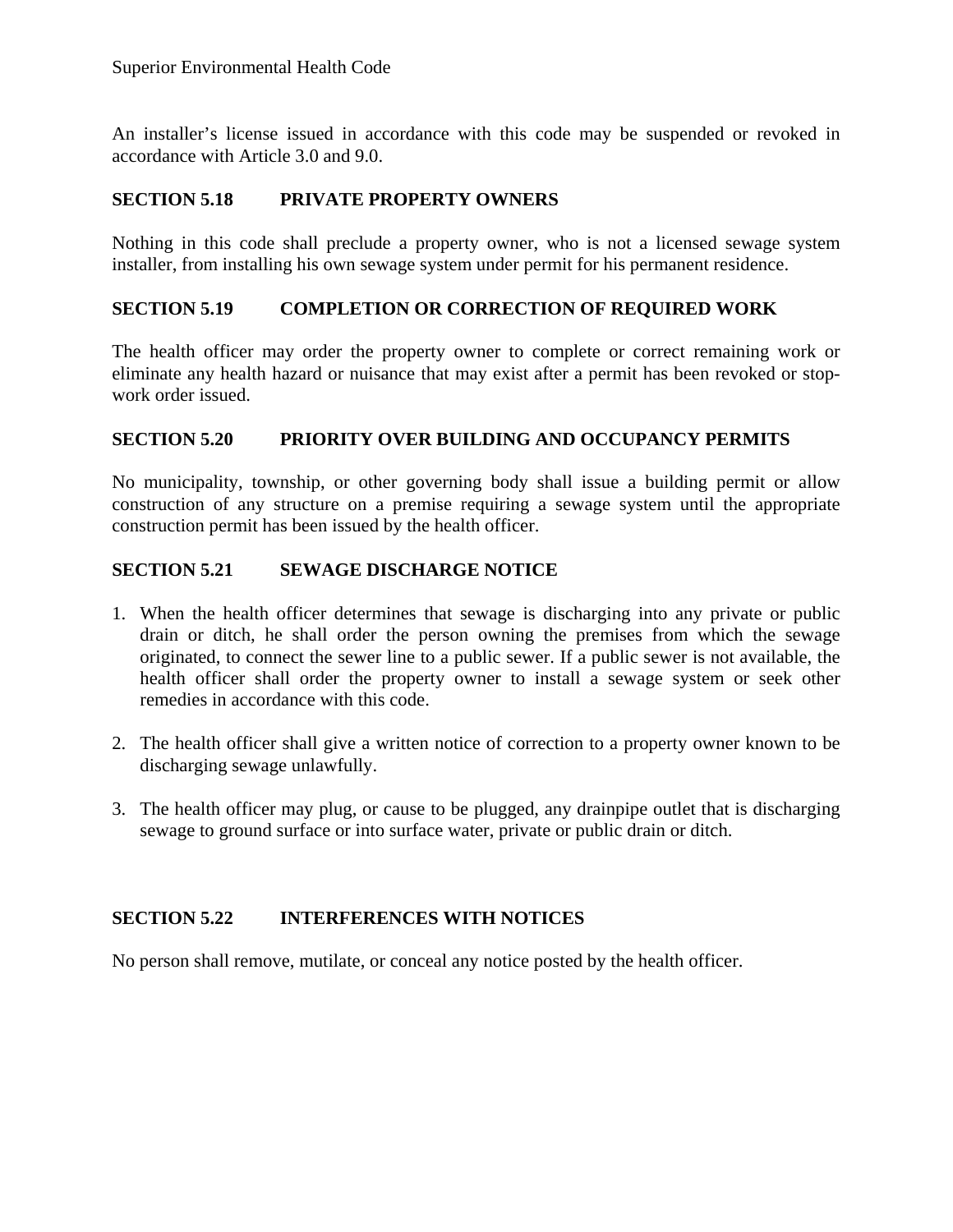# **ARTICLE 6.0 WATER SUPPLIES**

#### **SECTION 6.1 DEFINITIONS:**

- **Bedrock** Consolidated and continuous geologic material, such as limestone, dolomite, shale, sandstone, basalt, or granite.
- **Bentonite** A plastic, colloidal clay which has extensive ability to absorb fresh water and swell in volume and which is composed predominantly of the mineral Montmorillonite.

**Concrete** A mixture of Portland cement, sand, and water in the proportion of 1 bag of cement **Grout** (94 pounds), an equal volume (1 cubic foot) of dry and or gravel aggregate, and not more than six gallons of clean water.

**Extensive** Includes, but is not limited to, replacing the entire well casing, removing a well **Change** casing from the ground, changing aquifers, or increasing well capacity by more than 10 gpm.

**Hydraulic** The application of liquids or gases exceeding 250 pounds per square inch via **Fracturing** confinement in a predetermined portion of borehole for the purpose of parting the rock matrix or opening existing rock fractures to increase permeability. The pressure is pump pressure, measured at the ground surface.

Neat **A** mixture of one bag of Portland cement (94 pounds) and not more than six **Cement** gallons of fresh water. Drilling fluid bentonite that is not more than 5% by weight of cement and additional water that is not more than 0.6 gallons for each 1% of bentonite may be added to neat cement. Other additives and admixtures shall be approved by the health officer before use.

**Pump** A person qualified to engage in the installation, removal, alteration, or repair of **Installer** water well pumping equipment.

**Rental** A tract of land or dwelling offered for lease to the public for human living **Property** purposes which may consist of short or long-term use.

**Water** A system of pipes and structures through which water is obtained including, but **Supply** not limited to, the source of water such as wells, surface water intakes, and hauled **System** water; pumping and treatment equipment; storage tanks; pipes, and appurte nances, or a combination thereof, used or intended to furnish water for domestic or commercial use.

**Well** An opening in the surface of the earth for the purpose of obtaining groundwater, monitoring the quality and quantity of groundwater, obtaining geologic information on aquifers, recharging aquifers, purging aquifers, utilizing the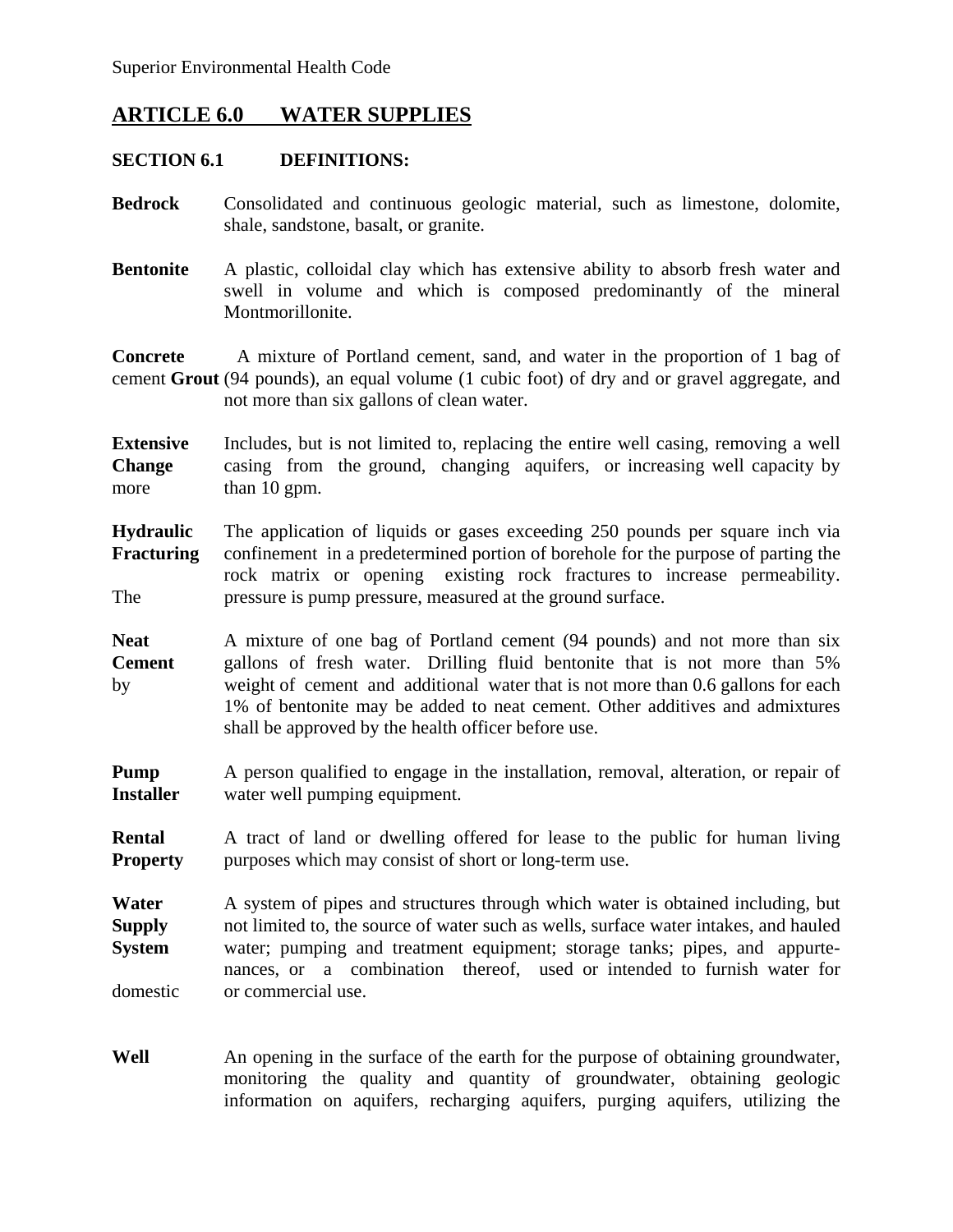geothermal properties of earth formations or removing groundwater for any purpose. Wells, as defined in this Section, include but are not limited to:

- 1. A water well used for human consumption or domestic purposes.
- 2. A test well/monitoring well used to obtain information on groundwater quality, quantity, or aquifer characteristics for the purpose of designing or operating a water supply system.
- 3. A recharge well used to discharge water into an aquifer.
- 4. A heat exchange well used for the purpose of utilizing the geothermal properties of the earth formations for heating or air conditioning. Includes both supply and return wells.
- 5. An industrial well used to supply water for nonpotable uses.
- 6. An irrigation well used to provide water for plants, livestock, or other agricultural processes.
- **Well Driller** A person qualified to engage in well construction, well alteration, or well repair and pump installation, who supervises the construction of water wells and the installation of pumps, and who owns, rents, or leases equipment used in the construction of water wells.

## **SECTION 6.2 APPLICABILITY**

This Article is intended to regulate the installation of water wells and water supply systems. Installation, operation, alteration, and maintenance shall be consistent with, and complementary to the Administrative Rules, as amended, of the Michigan Public Health Code, 1978 PA 368, Part 127, the Michigan Safe Drinking Water Act, 1976 PA 399. This Article does not apply to the installation of wells, water mains, service lines, etc., which are part of a Type I public water supply as defined by the Michigan Safe Drinking Water Act.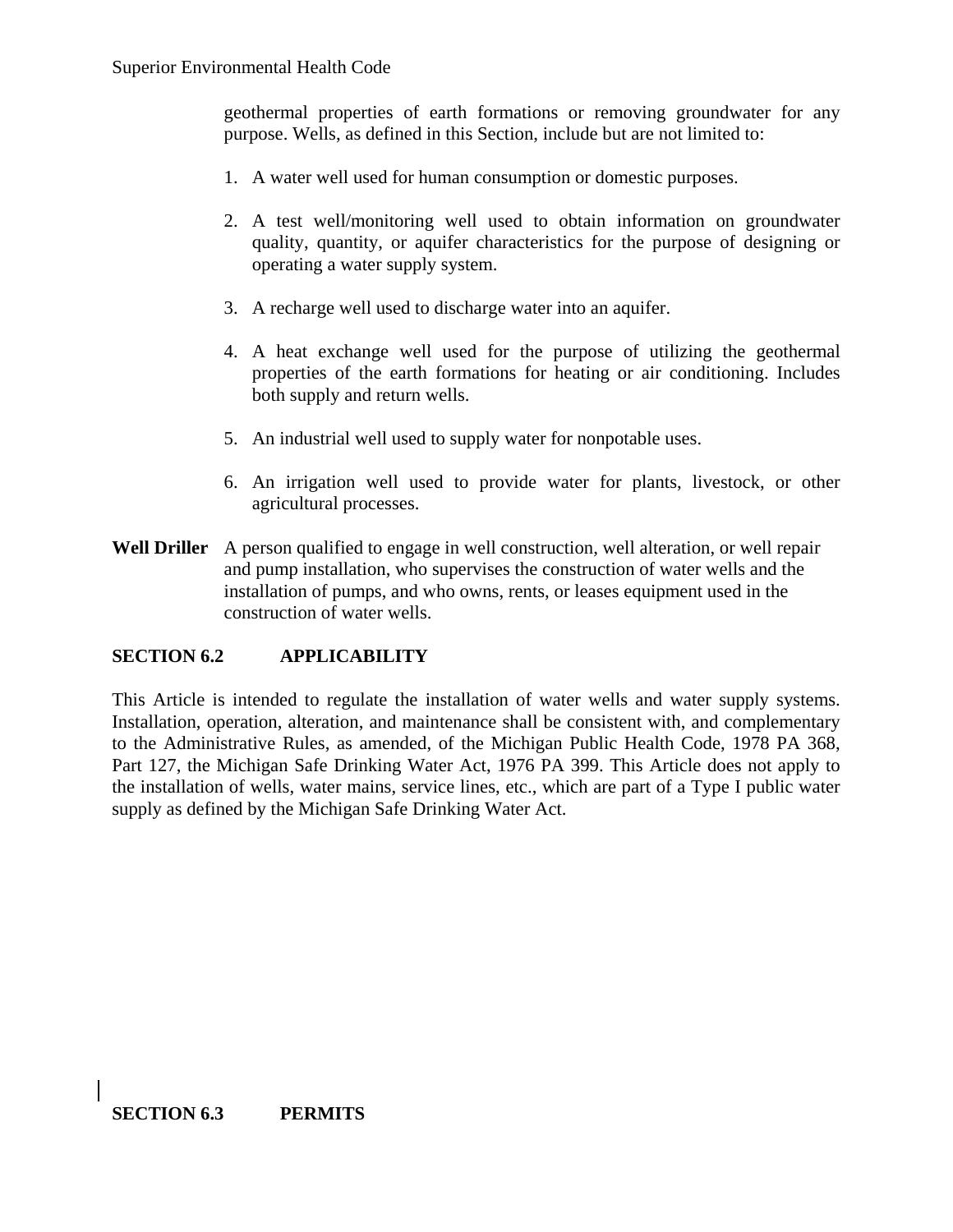# **6.3.1 Application for Permit**

- 1. An application for a water supply construction permit shall be provided by the department.
- 2. An application for a water supply construction permit shall be made by the property owner or his authorized representative.
- 3. The health officer shall not act upon an application unless the application is complete.

## **6.3.2 Construction Permits**

- 1. No person shall begin construction of a well or water supply or make an extensive change to an existing water supply without first obtaining a water supply construction permit from the department.
- 2. Any construction permit issued pursuant to the requirements of this Article shall be valid for a term of twenty-four (24) months from the date of issuance unless declared void as provided in this code. After the expiration of the construction permit, a thirty (30) day grace period shall exist for an extension request. A permit may be renewed (extended) one time for a period of twelve (12) months.
- 3. A permit shall not be transferable from one person to another.
- 4. The health officer may deny a water supply construction permit when incomplete, inaccurate, or false information has been supplied or when determined that the requirements of this code and/or applicable state statutes have not or cannot be met. The reasons for denial shall be furnished to the applicant in writing.
- 5. The health officer may allow a change in the proposed well location for a permitted supply without additional application fees. The health officer may require a site plan signed by the property owner(s) or their authorized representative.
- 6. A permit may be rescinded or declared void by the health officer when one or more of the following conditions exist:
	- A. A change in the plans of the permit holder affecting circumstances relative to the water supply design, location, or use.
	- B. Misrepresentation, omission, or withholding pertinent information upon which the minimum requirements contained within this code are based.
- 7. The health officer shall issue a water supply construction permit when an application containing all of the requested information has been received and the proposal satisfies all the requirements of this code. A site evaluation may be required prior to issuance of the permit.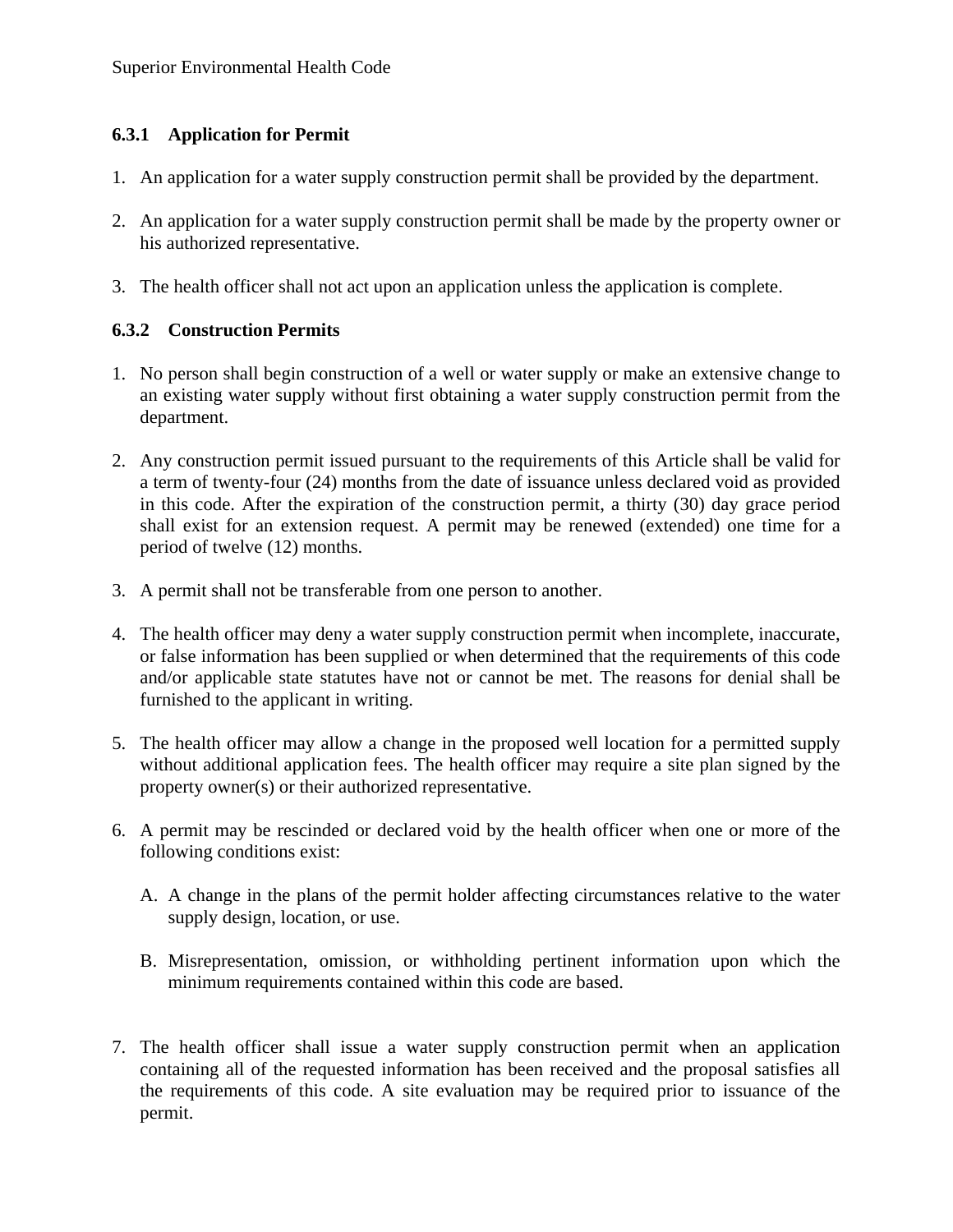- 2. **2.** 8. The permit may impose limitations or require special construction practices which the health officer deems necessary to protect public health or groundwater quality. An on-site inspection conducted by the department during construction or portions thereof, may be required as part of the water supply construction permit.
- $\frac{3.9}{2}$ . The well driller/contractor shall have a valid permit in possession on site at the time of construction.
- $\left| \frac{4,10}{2} \right|$ . A separate water supply construction permit for each well on the premises may be required by the health officer.

# **6.3.3 Construction Permit Not Required**

- 1. A permit is not required for minor repairs to the system such as replacing a telescoped well screen; changing a screen; deepening or plugging back a bedrock well; installing a liner pipe; replacing a pump, pump controls, pump drop pipe or pressure tank, or chemical treatment or disinfection of the well.
- 2. A permit is not required from the department for the installation of any wells under the jurisdiction of Michigan's *Mineral Well Act* (Part 625, 1994 P.A. 451).
- 3. If the owner, owner's agent, well driller, or pump installer is required to obtain a permit directly from the Michigan Department of Environmental Quality in accordance with the requirements established under the provisions of the 1976 PA 399, Michigan's Safe Drinking Water Act, they shall not be required to obtain a permit from the local health department. When the health officer issues a permit for the installation or extensive change of a public water supply system under agreement, contract or cooperative arrangement as stated in Act 399, the permit shall be issued in accordance with Section 6.3 of this Article.

# **SECTION 6.4 AVAILABILITY OF A PUBLIC WATER SUPPLY**

- 1. The existence or availability of a public water supply shall not preclude the issuance of an individual water supply construction permit under this code.
- 2. When a public water supply is available and the health officer has issued a water supply construction permit, the owner of the municipal water supply shall be notified.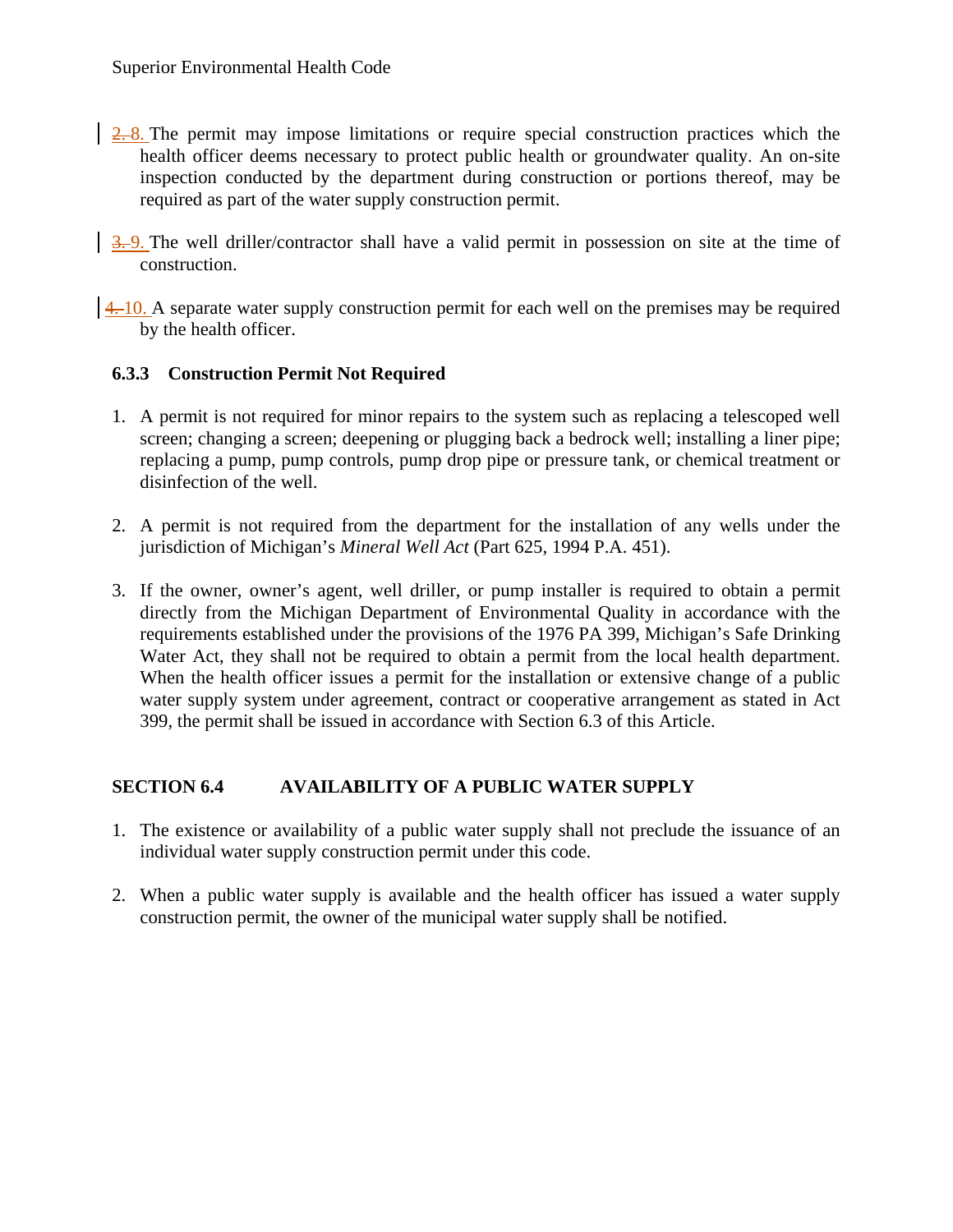# **SECTION 6.5 WATER WELL AND PUMP RECORDS**

A water well and pump record shall be submitted to the department in accordance with Part 127, of Act 368, Rule 175 and when any of the following conditions apply:

- 1. A well is deepened after completion.
- 2. A liner pipe is installed.
- 3. The capacity of the well is increased by 10 gpm or more.
- 4. A well screen is replaced.
- 5. A different aquifer is utilized.
- 6. A bedrock well is plugged back.
- 7. A pump is replaced.
- 8. An underground pressure tank is installed.
- 9. A pitless adapter is installed.
- 10. A well is hydraulically fractured.
- 11. A water well and pump record is requested by the health officer.

# **SECTION 6.6 PRIORITY OVER BUILDING AND OCCUPANCY PERMITS**

Where a municipal water supply is not available, a municipality, township, or other agency shall not issue a building permit or otherwise allow construction to commence for any dwelling unless one of the following conditions exist:

- 1. A water supply construction permit has first been issued.
- 2. Provisions for a water supply system have been accepted by the health officer.
- 3. The health officer does not require a water supply system.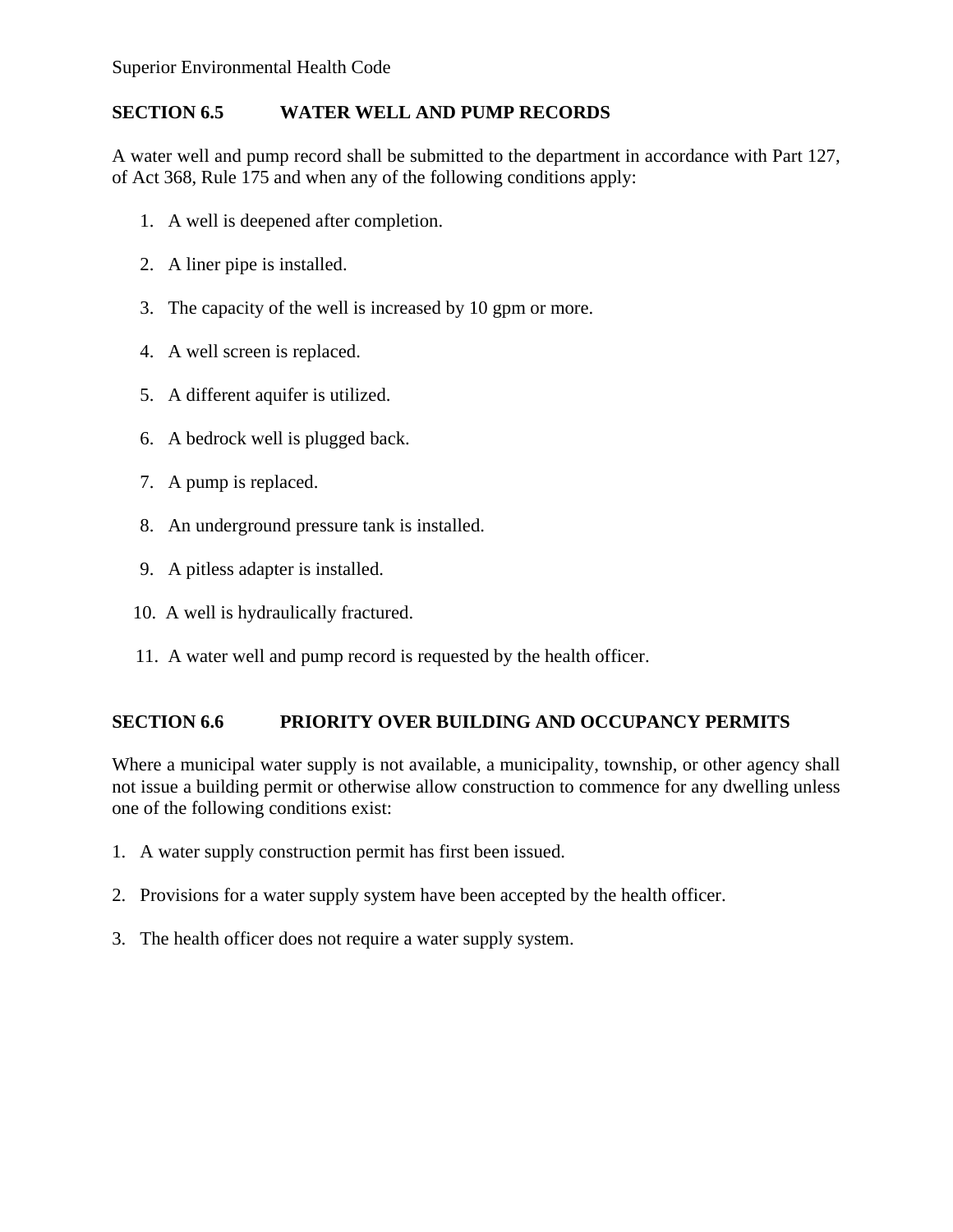# **SECTION 6.7 STOP WORK ORDER**

The health officer may issue a stop work order when the water supply under construction does not comply with the requirements of this Code and all applicable laws, regulations and ordinances. Work shall not resume until the owner and/or authorized agent has agreed to comply and the health officer rescinds the stop work order.

#### **SECTION 6.8 NOTIFICATION**

The health officer may require the well driller to notify the department prior to or during construction of the water supply.

#### **SECTION 6.9 WELL INSPECTION AND APPROVAL**

#### **6.9.1 Inspection**

- 1. The department may inspect the water system construction or well drilling process.
- 2. An inspection of a new or extensively changed water supply system may be required by the department before the system is put into use.

## **6.9.2 Approval**

The final approval of a water supply system shall not be granted until all of the following conditions have been met:

- 1. The water supply system is found to be in compliance with this ordinance, applicable codes, and permit requirements.
- 2. A completed "Water Well and Pump Record" has been submitted, reviewed, and approved.
- 3. The health officer, upon review of the required water sample analysis results, has determined that the water quality meets safe drinking water standards for the parameters tested.

## **SECTION 6.10 RENTAL PROPERTIES**

- 1. Water supplies serving rental properties may be condemned and ordered corrected by the health officer when any one of the following conditions exists:
	- A. The water quality from the well does not meet safe drinking water standards.
	- B. The health officer determines that continued use of a well represents a health hazard.
	- C. A well is found to be in violation of previous applicable rules which were in effect at the time of construction.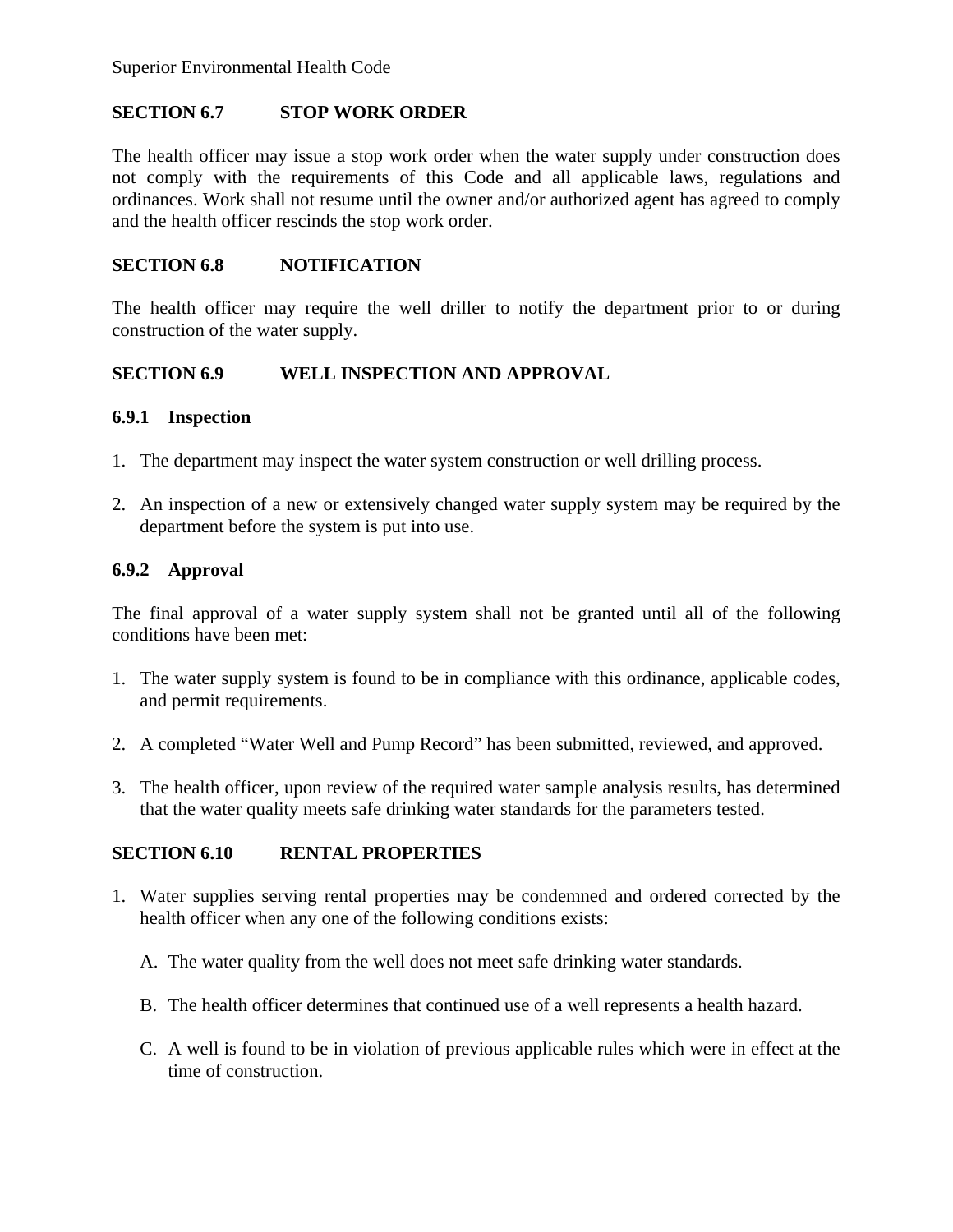- 2. A condemnation order shall be provided by the health officer in writing to the owner of the water supply. The order must specify the conditions and methods of correction and establish a compliance date not to exceed 90 days.
- 2. 3. The owner, upon receiving an order of condemnation, shall notify all tenants that continued use of the water supply represents a potential health hazard, and that precautionary measures should be taken to protect their health.

# **SECTION 6.11 EMERGENCY CONDITIONS**

When a lack of water results in undue hardship and the department is closed, a well driller or property owner may initiate repair work or construction of a new well or water supply without prior notification or permit. The well driller or property owner shall contact the department on the next working day to obtain a permit. The well driller or property owner shall be responsible for complying with all other provisions of this code.

# **SECTION 6.12 GROUTING REQUIREMENTS - BEDROCK WELLS**

Where bedrock is encountered within 25 feet of ground surface, an oversized borehole shall be drilled and the entire length of casing grouted with neat cement or concrete grout.

# **SECTION 6.13 HYDRAULIC FRACTURING**

Hydraulic fracturing to improve well capacity must be in accordance with the hydraulic fracturing request review policy procedure #1996-5, effective October 10, 1996, adopted by the Michigan Department of Environmental Quality, Drinking Water and Radiological Protection Division, which was developed to assist in the application of Rule 137(3) of Part 127, 1978 PA 368, Michigan's Public Health Code.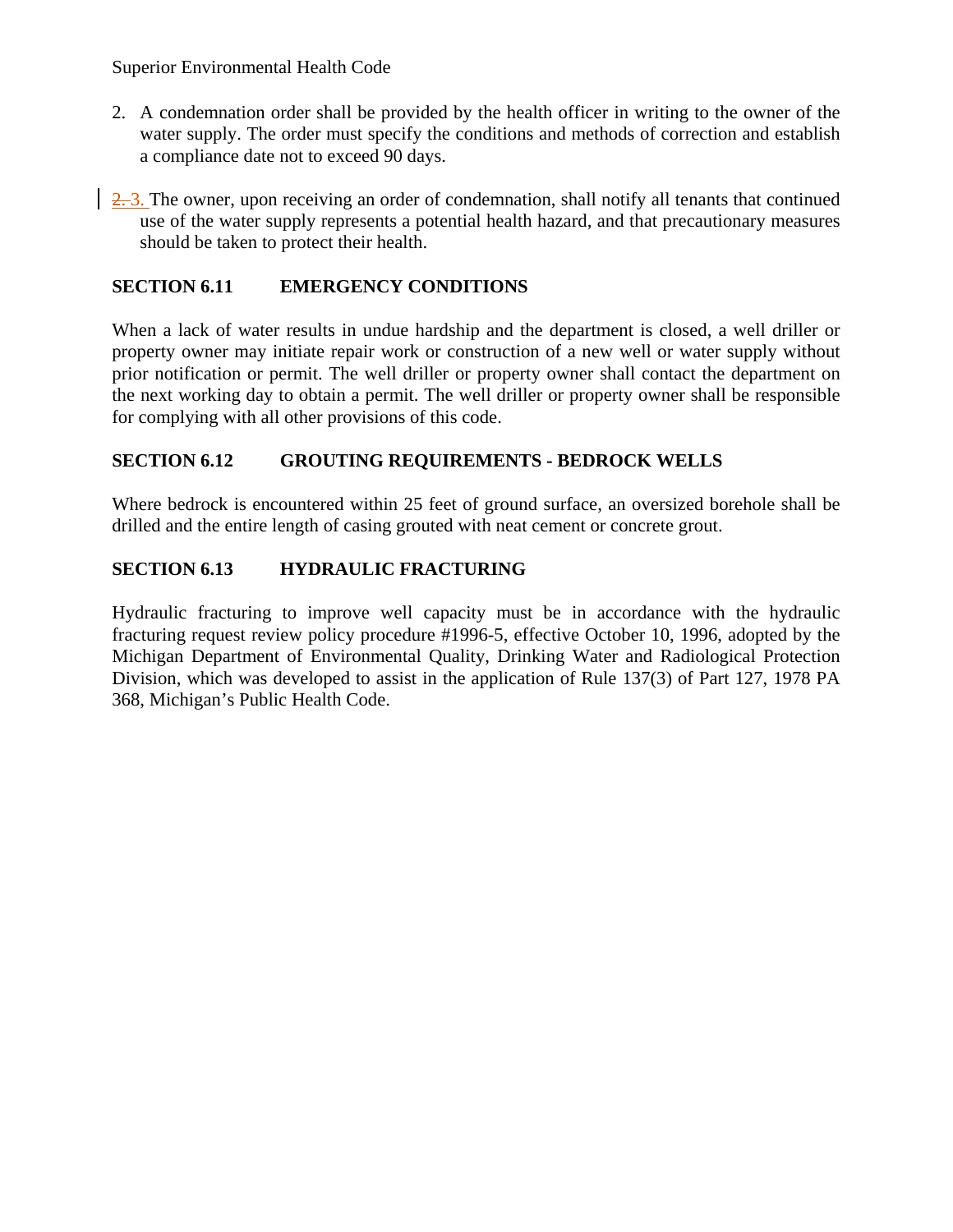# **ARTICLE 7 ENFORCEMENT**

#### **SECTION 7.1 CRIMINAL ENFORCEMENT**

- 1. A person who violates this code or the rules promulgated under it is guilty of a misdemeanor.
- 2. By authority of Act 368, P.A. of 1978, Section 2441, as amended by P.A. 1986, No. 76, Section 1, a misdemeanor committed under this code is punishable by imprisonment for not more than 90 days, or a fine of not more than \$200 or both.
- 3. Each act of violation shall constitute a separate offense.

## **SECTION 7.2 CIVIL ENFORCEMENT**

- 1. Whenever the health officer determines that this code has been violated, he shall issue a notice of violation to the person responsible. The health officer shall issue this notice no later than 90 days after the discovery of the alleged violation.
- 2. The notice shall be in writing and include the following information:
	- A. The nature of the violation, including reference to the section alleged to have been violated.
	- B. The civil penalty, if any, established for the violation.
	- C. The remedial action required to comply with this code.
	- D. A reasonable time, not to exceed 90 days, for compliance.
	- E. A statement that failure to correct or abate the violation in the prescribed manner shall result in the issuance of an appearance ticket.
	- F. A statement that the alleged violator has the right to appeal the Notice in accordance with Article 9.0.
	- G. The Notice of Violation shall be served upon the alleged violator by delivering the Notice to him in person; or by sending a copy of the Notice by certified mail or by regular mail with proof of mailing to his last known address; or if the person to be served is unknown, by posting the Notice in a conspicuous place on the premises.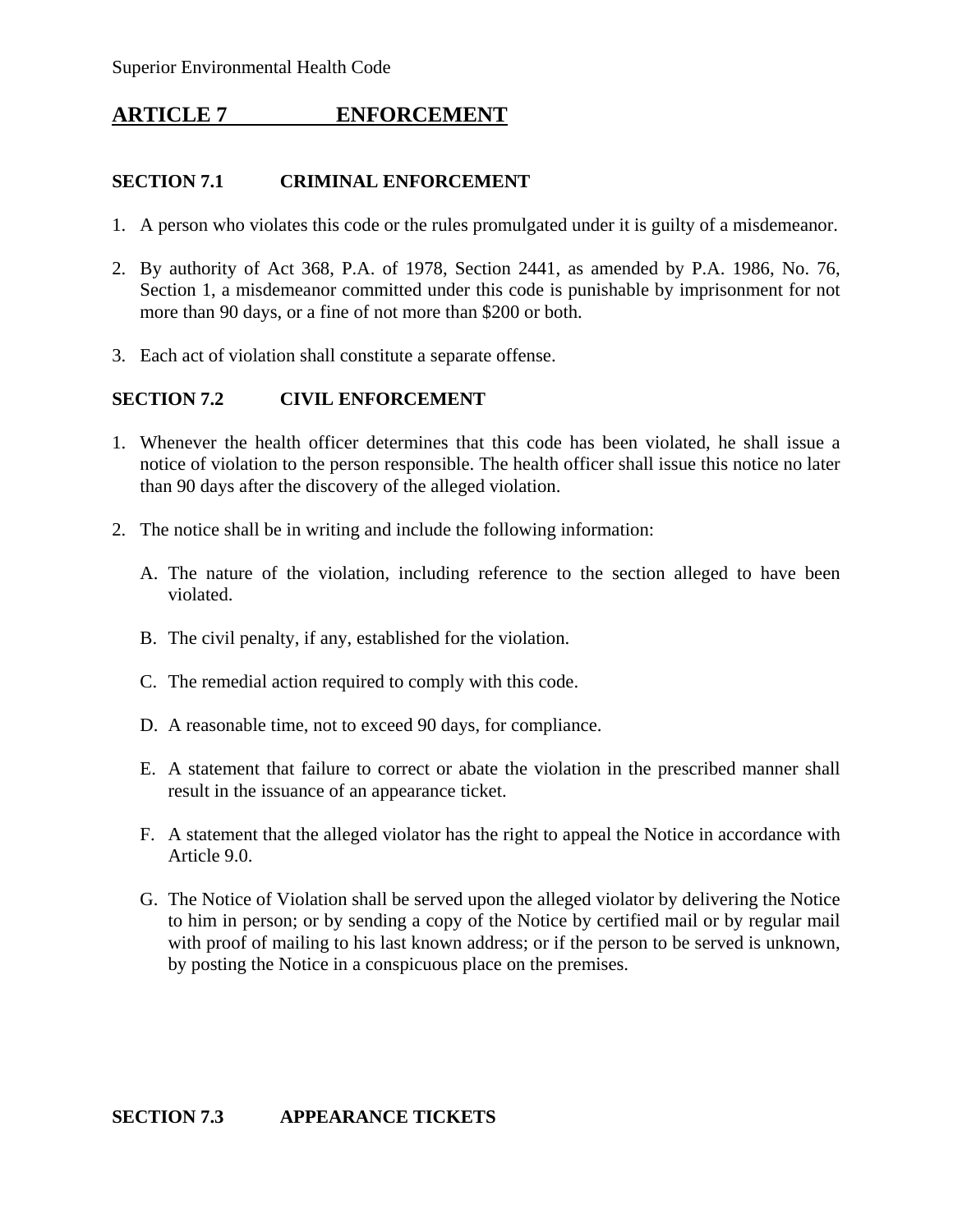The health officer is authorized, by authority of Act 368, P.A. of 1978, Section 2463, pursuant to Sections 9a to 9g of Chapter 4 of Act No. 175, P. A. of 1927, as amended, being MCLA 764.9a to 764g, to issue and serve appearance tickets for violations of this code.

No appearance ticket shall be issued for a violation of this code without first having served the alleged violator with a written Notice of Violation.

# **SECTION 7.4 SCHEDULE OF CIVIL PENALTIES**

Monetary civil penalties shall be imposed according to the following schedule:

- 1. First violation: \$200.00
- 2. Second violation: \$500.00
- 3. Third and subsequent violations: \$1000.00.

A civil penalty levied under this Section shall be for each violation or day that the violation continues. The civil penalty may be assessed for a specified violation of this code or order issued which the health officer has the authority and duty to enforce. A civil penalty may be recovered in a civil action brought in the county in which the violation occurred or the defendant resides.

## **SECTION 7.5 INSPECTIONS, INVESTIGATIONS AND WARRANTS**

To enforce this code, the health officer may inspect or investigate any matter, thing, premises, place, person, record, vehicle, incident, or event. The health officer may collect samples for laboratory examination. The standards and procedures for issuance of an inspection or investigation warrant shall be in accordance with MCLA 333.2242-333.2247.

## **SECTION 7.6 IMMINENT DANGER**

When the health officer determines that an imminent danger to the health or lives of individuals exists, he shall immediately inform the individuals affected by the danger and issue an order. This order shall be delivered to a person authorized to avoid, correct, or remove the danger or be posted at or near the danger. The order shall incorporate the findings of the health officer and require immediate action necessary to avoid, correct, or remove the danger. The order may specify action to be taken or prohibit the presence of individuals in locations or under conditions where the danger exists.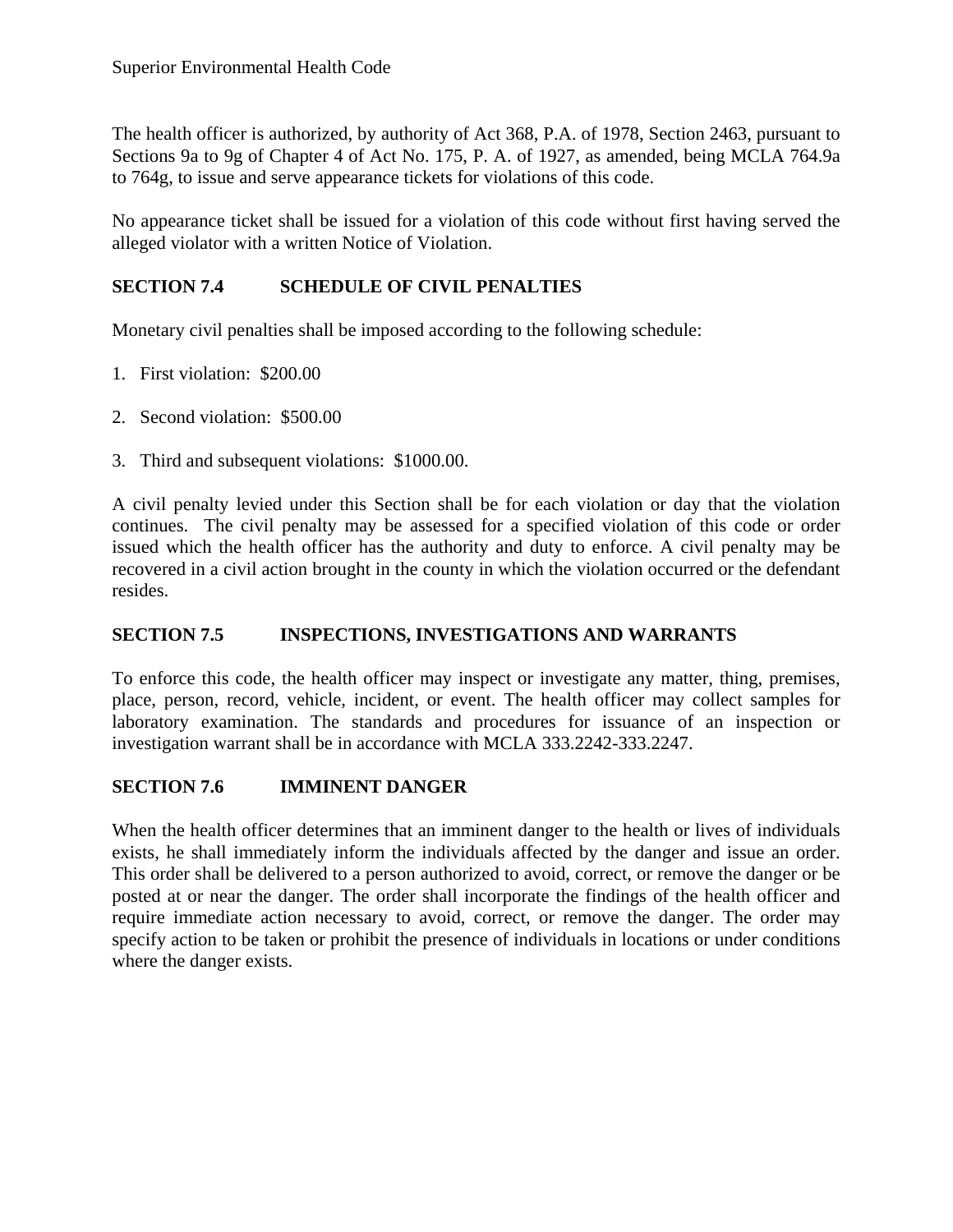# **SECTION 7.7 INJUNCTIONS**

The local health officer, without posting bond, may maintain injunctive action to restrain, prevent, or correct a violation of a law, rule, or order which he has the duty to enforce, or to restrain, prevent, or correct an activity or condition which he believes adversely affects the public health. This remedy may be used notwithstanding the existence and pursuit of any other remedy.

# **SECTION 7.8 OBSTRUCTION OF HEALTH OFFICER**

It shall be unlawful for any person to molest, willfully oppose, or otherwise obstruct the health officer, or any other person charged with enforcement of this code during the performance of his or her duties.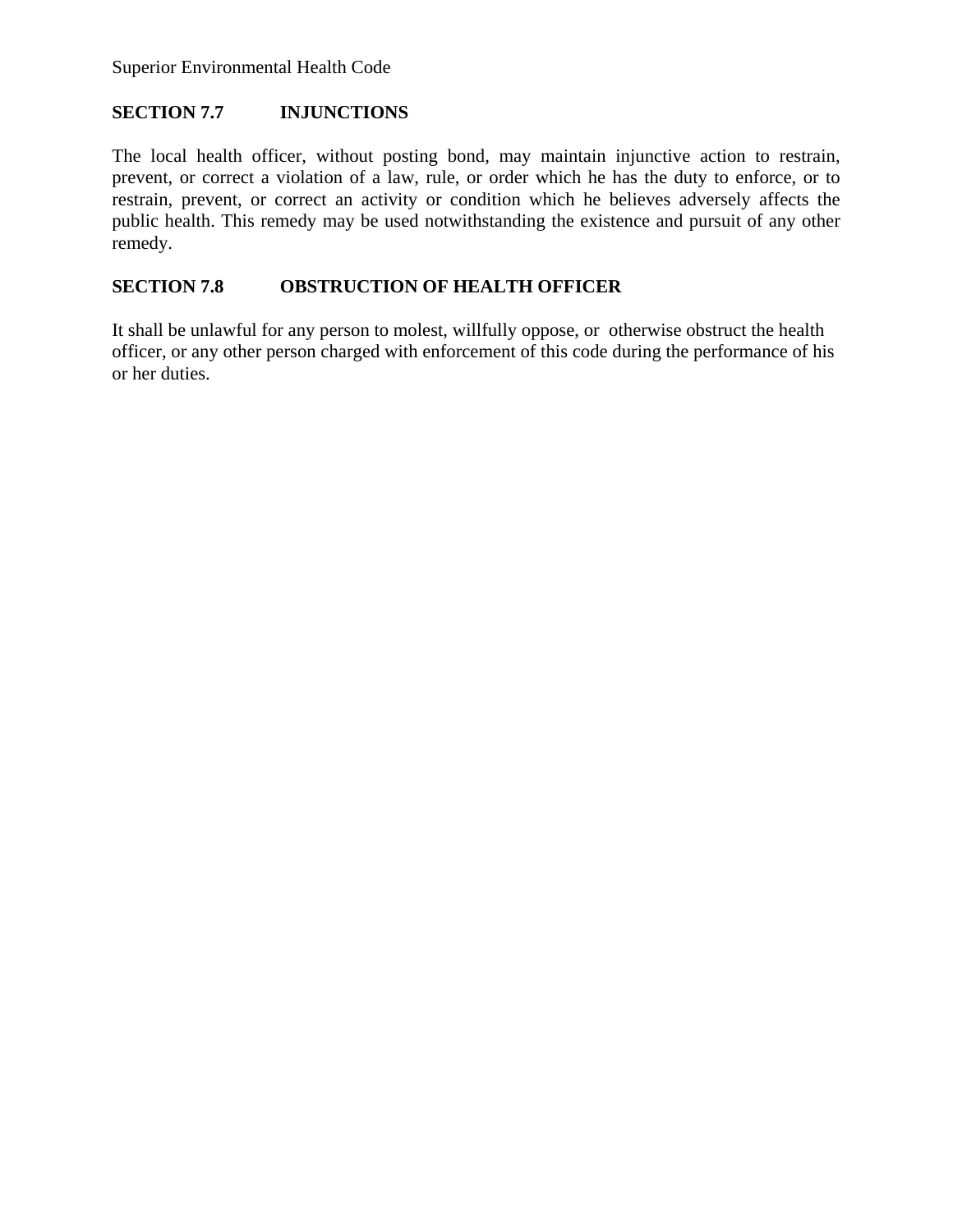# **ARTICLE 8 VARIANCES**

# **SECTION 8.1 VARIANCES**

- 1. A variance from the specific requirements of this Code may be granted by the health officer when all of the following conditions exist:
	- A. No substantial health hazard or nuisance is likely to occur.
	- B. Strict compliance with the code requirements would result in unnecessary or unreasonable hardship to the petitioner.
	- C. No state, local statute, or other applicable laws would be violated.
	- D. The protection of the health, safety, and general welfare of the public is assured.
- 2. The variance request shall be in writing. The applicant shall demonstrate that the variance would pose no hazard to the public or the environment.
- $\frac{2.3}{2}$ . The health officer may specify conditions necessary for the granting of the variance.

# **ARTICLE 9.0 APPEALS**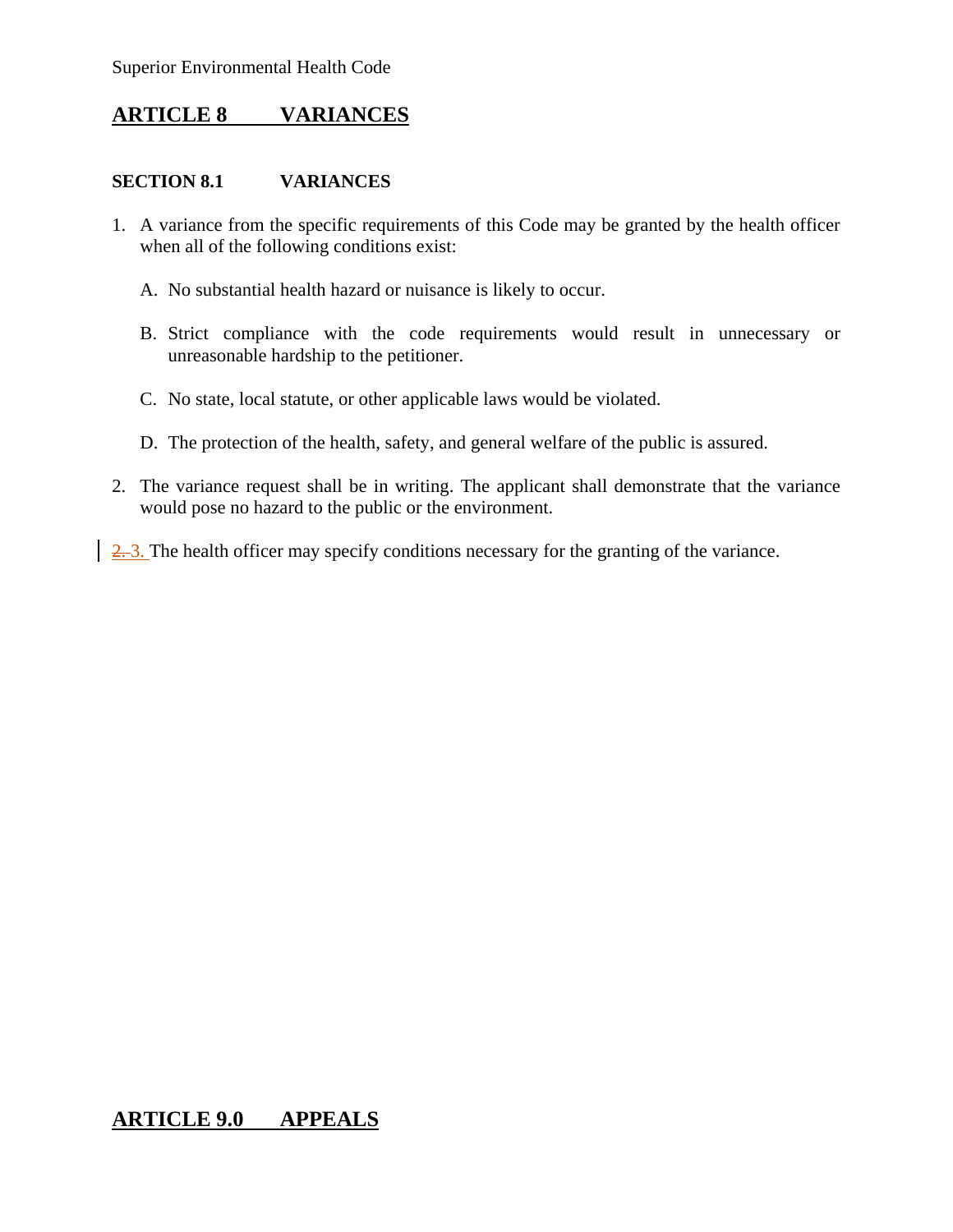# **SECTION 9.1 BOARD OF APPEALS**

 In order to provide for reasonable and equitable interpretations of the provisions of this Code and Technical Manual, a board of appeals is available to hear appeals. The board shall have not less than three but not more than five members, appointed by the chairperson of the board of health. The appeals board shall be representative of varied interests.

The members of the board of appeals shall be appointed for two-year terms. Vacancies shall be filled by appointment for the balance of the unexpired terms. The membership of the board of appeals shall elect their own chairperson from among its membership. The health department shall provide administrative support to the board of appeals. An alternate member may be appointed to serve as needed to fill in for vacant members.

#### **SECTION 9.2 INFORMAL RESOLUTION OF DISPUTES**

- 1. A person who disagrees with a decision of the health officer, arising out of this Code, is encouraged to meet and resolve the dispute with the director of environmental health or the health officer. At any time a person may cease efforts to reach an informal resolution and may request a formal hearing before the board of appeals.
- 2. Before the local health department suspends or revokes a license, the local health department shall give notice, personally or by mail, to the licensee. The licensee shall be given an opportunity, at an informal meeting, to show compliance with all lawful requirements for retention of the license. In the absence of compliance, the local health department shall issue a notice of a formal hearing, followed by a hearing, in accordance with the procedures outlined in Section 9.4 below. The health officer may order a summary suspension of the license if the public health, safety, or welfare requires emergency action.

#### **SECTION 9.3 FORMAL HEARINGS**

1. A person who disagrees with the decision of the health officer, and who has been unable to resolve the dispute informally, may petition the local health department for a formal administrative hearing before the board of appeals. The petitioner has 20 days after the receipt of an adverse decision to do so. The formal hearing shall be held within 30 days after the receipt of the petition. The petitioner shall be notified in writing by certified mail, or personally served, at least five days before the hearing, of the time, date, and place. After the administrative hearing, the board of appeals, by resolution of the majority of the board, may affirm, dismiss, or modify the decision. The board of appeals shall state its decision on the record or shall furnish the petitioner with a written decision within 15 days following the hearing.